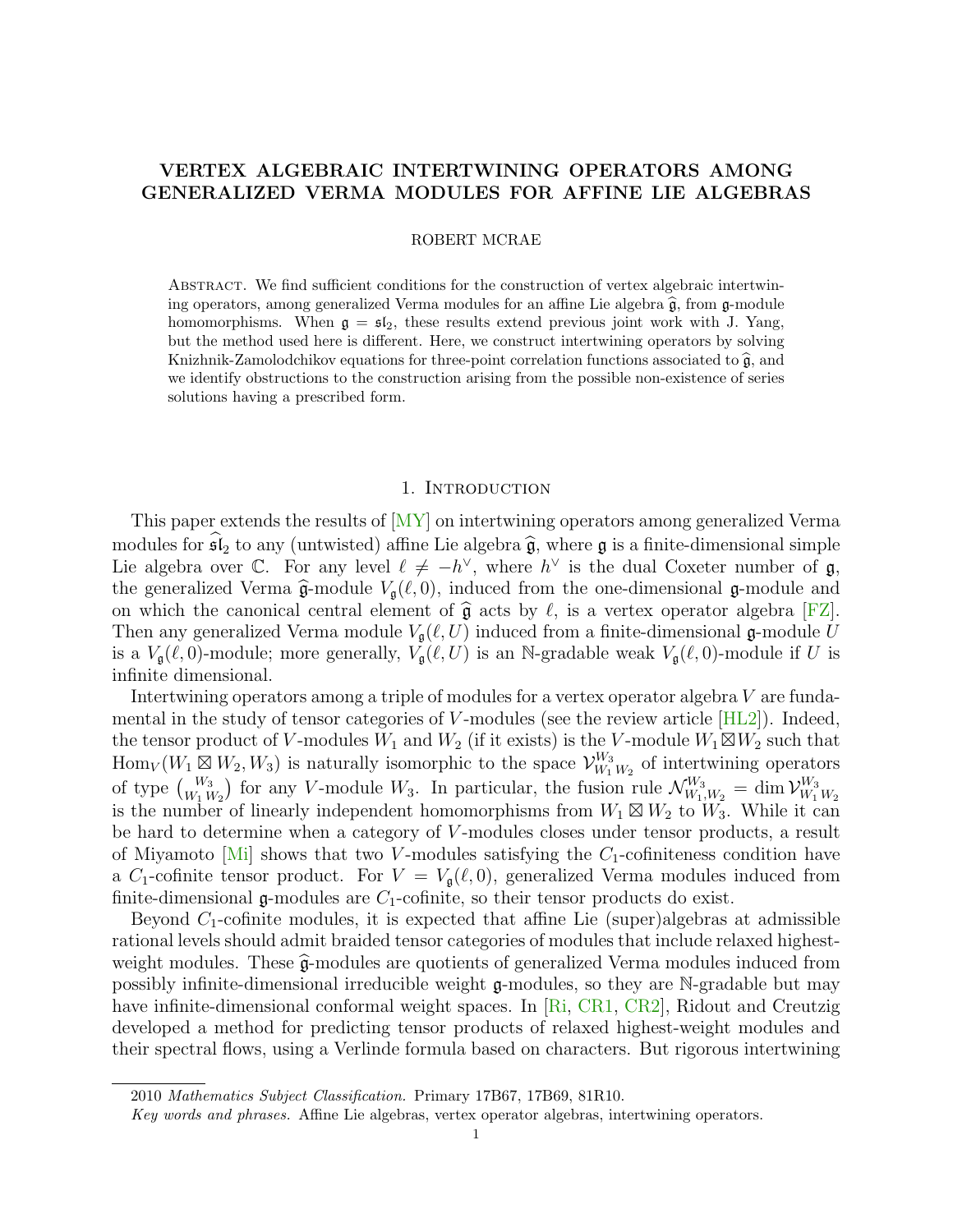operator constructions are lacking, except for some examples in the simplest case  $\mathfrak{g} = \mathfrak{sl}_2$  $[Ad]$ .

Here, we develop a construction method for intertwining operators that we expect will be useful for understanding  $\hat{\mathfrak{g}}$ -module categories at any level  $\ell \neq -h^{\vee}$ , including admissible<br>once. We focus on intertwining operators emerg  $\hat{\mathfrak{g}}$  modules of type  $\ell$ ,  $\mathbb{W}_3$ ones. We focus on intertwining operators among  $\hat{\mathfrak{g}}$ -modules of type  $\begin{pmatrix} W_3 \\ V_{\mathfrak{g}}(\ell,U_1) V_{\mathfrak{g}}(\ell,U_2) \end{pmatrix}$  where  $W_3 = \bigoplus_{n \in \mathbb{N}} W_3(n)$  is N-gradable and  $U_1, U_2$ , and  $W_3(0)$  are, for example, irreducible weight g-modules with finite-dimensional weight spaces. The construction works under conditions that are easy to check in many examples: in Section [5](#page-12-0) we derive fusion rules for some  $\mathfrak{sl}_2$ -modules induced from both finite- and infinite-dimensional  $\mathfrak{sl}_2$ -modules.

To motivate the main result, we note that a first guess for the tensor product (if it exists) of generalized Verma modules  $V_{\mathfrak{g}}(\ell, U_1)$  and  $V_{\mathfrak{g}}(\ell, U_2)$  might be  $V_{\mathfrak{g}}(\ell, U_1 \otimes U_2)$ . By the universal property of induced  $\hat{\mathfrak{g}}$ -modules, this would imply that any  $\mathfrak{g}$ -homomorphism  $U_1 \otimes U_2 \to U_3$  for  $U_3$  a suitable g-module induces an intertwining operator of type  $\begin{pmatrix} V_0(\ell,U_3) \\ V_2(\ell,U_1) \end{pmatrix}$  $V_{\mathfrak{g}}(\ell,U_3)$   $V_{\mathfrak{g}}(\ell,U_1) V_{\mathfrak{g}}(\ell,U_2)$ . However, our results show that the reality is more interesting: we only get intertwining operators from g-module homomorphisms under certain conditions which at least sometimes are necessary. For example, here is a version of the main Theorem [3.9;](#page-10-0) in the statement,  $h_3$  is the conformal weight of  $W_3(0)$  and  $C_{U_1 \otimes U_2}$  is a Casimir operator on  $U_1 \otimes U_2$ :

<span id="page-1-0"></span>**Theorem 1.1.** Suppose  $W_3 = \bigoplus_{n \in \mathbb{N}} W_3(n)$  is an  $\mathbb{N}$ -gradable weak  $V_\mathfrak{g}(\ell, 0)$ -module and  $U_1$ ,  $U_2$ ,  $W_3(0)$  are irreducible weight  $\mathfrak{g}\text{-modules}$  with finite-dimensional weight spaces. Then there is a linear isomorphism

$$
\mathcal{V}_{V_{\mathfrak{g}}(\ell,U_1)V_{\mathfrak{g}}(\ell,U_2)}^{W_3} \to \text{Hom}_{\mathfrak{g}}(U_1 \otimes U_2, W_3(0))
$$

provided that  $(\ell + h^{\vee})(h_3 + N) - \frac{1}{2}C_{U_1 \otimes U_2}$  is invertible on  $U_1 \otimes U_2$  for all  $N \in \mathbb{Z}_+$ .

In Section [4,](#page-10-1) we will consider whether non-invertibility of  $(\ell + h^{\vee})(h_3 + N) - \frac{1}{2}C_{U_1 \otimes U_2}$  truly obstructs the existence of intertwining operators. In fact there is no obstruction if  $W_3$  is the contragredient of a generalized Verma module, but we already showed in  $\lfloor MY \rfloor$  that if  $W_3$  is a generalized Verma module for  $\mathfrak{sl}_2$ , there can be obstructions arising from singular vectors in  $W_3$ . Here, the proof of Theorem [1.1](#page-1-0) yields a construction of candidates for singular vectors in  $W_3$  if  $(\ell + h^{\tilde{\vee}})(h_3 + N) - \frac{1}{2}C_{U_1 \otimes U_2}$  is non-invertible for some  $N \in \mathbb{Z}_+$  (see Theorem [4.3\)](#page-11-0).

The proof of Theorem [1.1](#page-1-0) is very different from that of the similar  $[MY,$  Theorem 6.1 (where  $\mathfrak{g} = \mathfrak{sl}_2$ ). In [\[MY\]](#page-17-0), we adapted the method of [\[Li\]](#page-17-8), for constructing intertwining operators of type  $\left(\begin{array}{cc} V_{\mathfrak{g}}(\ell,U_3)' \\ V_{\ell}(\ell,U_1) & V_{\ell}(\ell)\end{array}\right)$  $V_{\mathfrak{g}}(\ell,U_1)V_{\mathfrak{g}}(\ell,U_2)$  where the third module is the contragredient of a generalized Verma module, to the case of three generalized Verma modules. But for this to work we had to assume that the third module  $V_a(\ell, U_3)$  was not too different from a contragredient (specifically, we assumed  $V_{\mathfrak{g}}(\ell, U_3)$  had a composition series of length 2). The method used here is better for modules that are generated by their lowest conformal weight spaces, such as generalized Verma modules. The key observation is that the  $L(-1)$ -derivative property for intertwining operators implies the restriction of an intertwining operator of type  $\binom{W_3}{V_{\mathfrak{g}}(\ell,U_1)V_{\mathfrak{g}}(\ell,U_2)}$ to  $U_1 \otimes U_2$  satisfies a differential equation, essentially a Knizhnik-Zamolodchikov (KZ) equation for three-point correlation functions. Thus, we first try to solve the KZ equation with a series solution ansatz to obtain a linear map

$$
\mathcal{Y}: U_1 \otimes U_2 \to W_3\{x\}.
$$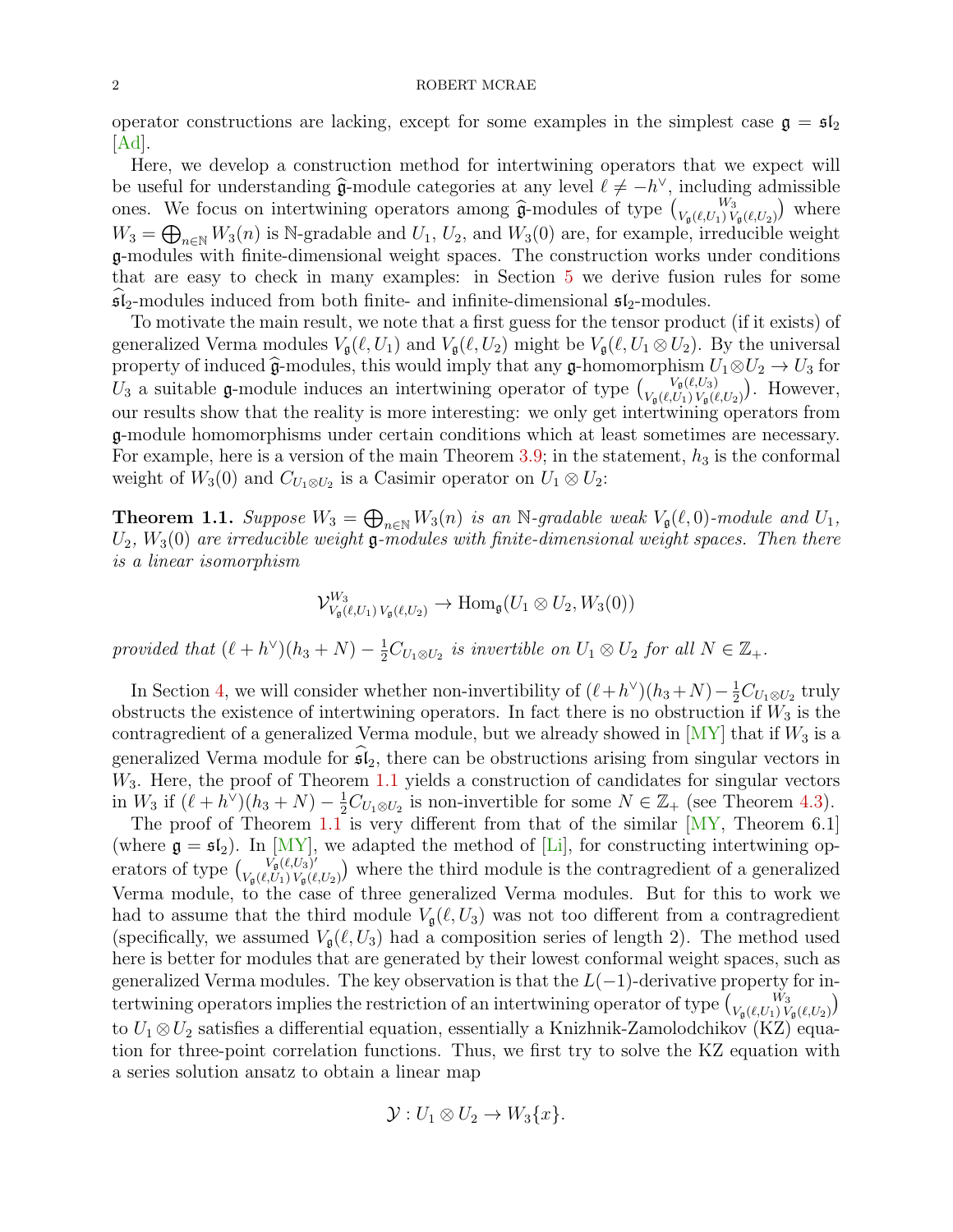Potential obstructions arise when the series coefficients cannot be computed recursively from the initial data of a g-module homomorphism  $U_1 \otimes U_2 \rightarrow W_3(0)$ , but if  $\mathcal Y$  can be constructed, it uniquely extends to an intertwining operator exactly as in [\[MY\]](#page-17-0).

We anticipate that it will be possible to extend Theorem [1.1](#page-1-0) in several directions. First, it is often important to determine all intertwining operators among irreducible  $\hat{\mathfrak{g}}$ -modules of type  $\begin{pmatrix} L_{\mathfrak{g}}(\ell,U_3) \\ L_{\mathfrak{g}}(\ell,U_1), L_{\mathfrak{g}}(\ell)\end{pmatrix}$  $L_{\mathfrak{g}}(\ell,U_3)$ , where each  $L_{\mathfrak{g}}(\ell,U_i)$  is the unique simple quotient of  $V_{\mathfrak{g}}(\ell,U_i)$  for an irreducible  $\mathfrak g$ -module  $U_i$ . This amounts to determining when intertwining operators of type  $\int_{V_{\alpha}(\ell,U_1),V_{\alpha}(\ell)}^{L_{\mathfrak{g}}(\ell,U_3)}$  $U_{\mathfrak{g}}(\ell,U_3)$ , constructed as in Theorem [1.1,](#page-1-0) remain well defined on the irreducible quotients; for an example of a result of this type in the case  $\mathfrak{g} = \mathfrak{sl}_2$ , see [\[MY,](#page-17-0) Theorem 7.1]. A second problem is constructing intertwining operators among non-N-gradable  $V_{\mathfrak{g}}(\ell, 0)$ modules, especially spectral flows of relaxed highest-weight modules at admissible levels. Although the proof of Theorem [1.1](#page-1-0) is not well-suited to handling modules that are not Ngradable, it is sometimes possible to compute fusion rules among spectral flow modules by relating them to intertwining operators among N-gradable modules: for example, this was done for the  $\beta\gamma$ -ghost vertex algebra in [\[AP\]](#page-17-9).

Finally, Theorem [1.1](#page-1-0) extends almost immediately to intertwining operators among untwisted modules for affine Lie superalgebras, using the corresponding KZ equations for superalgebras. However, in the superalgebra setting it is natural to also consider twisted intertwining operators among parity-twisted modules (the Ramond sector in physics terminology). For example, when  $V_{\mathfrak{g}}(\ell, 0)$  is the symplectic fermion vertex operator superalgebra associated to an abelian Lie superalgebra g, a classification of twisted intertwining operators will be useful for rigorously proving the formulas in  $\lceil \text{Ru}, \text{Table 1} \rceil$  for four-point correlation functions involving Ramond  $V_a(\ell, 0)$ -modules. As proving construction theorems for twisted intertwining operators will first require generalizing Theorem [3.5](#page-6-0) below (which is based on commutativity properties specific to untwisted intertwining operators), we will study affine Lie superalgebras in future work.

We now summarize the remaining contents of this paper. In Section [2,](#page-2-0) we recall definitions and notation for affine Lie algebras. In Section [3,](#page-4-0) we recall the definition of intertwining operator and prove our main construction theorems for intertwining operators among  $V_{\mathfrak{g}}(\ell, 0)$ modules. In Section [4,](#page-10-1) we treat the question of when the conditions of Theorem [1.1](#page-1-0) are necessary. Finally in Section [5,](#page-12-0) we present new examples of intertwining operators when  $\mathfrak{g} = \mathfrak{sl}_2$  and compare with previous results from [\[MY\]](#page-17-0).

### 2. Affine Lie algebras

<span id="page-2-0"></span>Let  $\mathfrak g$  be a finite-dimensional simple Lie algebra over  $\mathbb C$  with non-zero invariant bilinear form  $\langle \cdot, \cdot \rangle$  scaled so that long roots have square length 2. Then the affine Lie algebra is

$$
\widehat{\mathfrak{g}} = \mathfrak{g} \otimes \mathbb{C}[t, t^{-1}] \oplus \mathbb{C} \mathbf{k}
$$

with **k** central and all other brackets determined by

(2.1) 
$$
[g \otimes t^m, h \otimes t^n] = [g, h] \otimes t^{m+n} + m \langle g, h \rangle \delta_{m+n,0} \mathbf{k}
$$

for  $g, h \in \mathfrak{g}$  and  $m, n \in \mathbb{Z}$ . The Lie algebra  $\widehat{\mathfrak{g}}$  has the decomposition

$$
\widehat{\mathfrak{g}} = \widehat{\mathfrak{g}}_{-} \oplus \widehat{\mathfrak{g}}_{0} \oplus \widehat{\mathfrak{g}}_{+}
$$

where

<span id="page-2-1"></span>
$$
\widehat{\mathfrak{g}}_{\pm} = \bigoplus_{n \in \pm \mathbb{Z}_+} \mathfrak{g} \otimes t^n, \qquad \qquad \widehat{\mathfrak{g}}_0 = \mathfrak{g} \otimes t^0 \oplus \mathbb{C} \mathbf{k}.
$$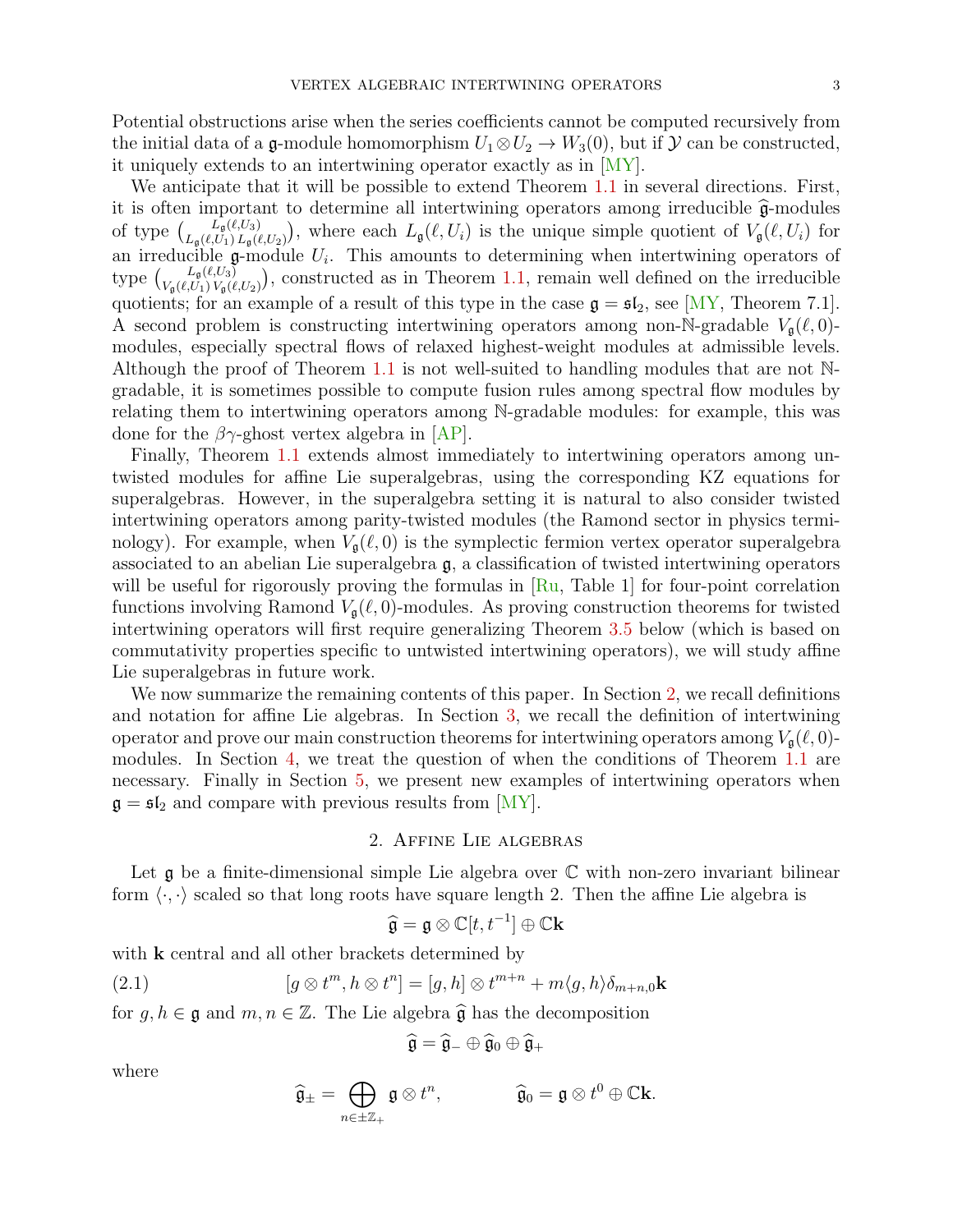For  $g \in \mathfrak{g}$  and  $m \in \mathbb{Z}$ , we will use  $g(m)$  to denote the action of  $g \otimes t^m$  on a  $\widehat{\mathfrak{g}}$ -module.<br>If II is a  $\mathfrak{g}$ -module, then II becomes a  $\widehat{\mathfrak{g}}$ ,  $\widehat{\mathfrak{g}}$  -module on which  $\widehat{\mathfrak{g}}$ -acts

If U is a g-module, then U becomes a  $\hat{\mathfrak{g}}_0 \oplus \hat{\mathfrak{g}}_+$ -module on which  $\hat{\mathfrak{g}}_+$  acts trivially and k acts as some scalar  $\ell \in \mathbb{C}$ . The generalized Verma  $\hat{\mathfrak{g}}$ -module is then the induced module

$$
V_{\mathfrak{g}}(\ell, U) = U(\widehat{\mathfrak{g}}) \otimes_{U(\widehat{\mathfrak{g}}_0 \oplus \widehat{\mathfrak{g}}_+)} U.
$$

We say that  $\ell$  is the level of  $V_{\mathfrak{a}}(\ell, U)$ . Since the Poincaré-Birkhoff-Witt Theorem implies

$$
V_{\mathfrak{g}}(\ell,U)\cong U(\widehat{\mathfrak{g}}_{-})\otimes_{\mathbb{C}}U
$$

as vector spaces,  $V_{\mathfrak{g}}(\ell, U)$  is spanned by vectors of the form

$$
g_1(-n_1)\cdots g_k(-n_k)u
$$

for  $g_i \in \mathfrak{g}, n_i \in \mathbb{Z}_+$ , and  $u \in U$ .

**Remark 2.1.** If  $\lambda$  is a weight of  $\mathfrak{g}$  and  $L_{\lambda}$  is the associated irreducible highest-weight **g**-module, we use  $V_{\mathfrak{g}}(\ell, \lambda)$  to denote the generalized Verma module induced from  $L_{\lambda}$ . In particular,  $V_{\mathfrak{g}}(\ell, 0)$  denotes the generalized Verma module induced from the one-dimensional  $\mathfrak{g}\text{-module } \mathbb{C}1.$ 

For any level  $\ell$ ,  $V_{\mathfrak{g}}(\ell, 0)$  is a vertex algebra with vacuum 1 [\[FZ\]](#page-17-1) (see also [\[LL,](#page-17-11) Section 6.2]). The vertex algebra  $V_{\mathfrak{g}}(\ell, 0)$  is generated by the vectors  $g(-1)$ **1** for  $g \in \mathfrak{g}$ , with vertex operators

$$
Y(g(-1)\mathbf{1},x) = g(x) = \sum_{n \in \mathbb{Z}} g(n) x^{-n-1}.
$$

Moreover, the same vertex operators acting on any generalized Verma module  $V_{\mathfrak{g}}(\ell, U)$  give it the structure of an N-gradable weak  $V_{\mathfrak{g}}(\ell,0)$ -module:  $V_{\mathfrak{g}}(\ell, U) = \bigoplus_{n \in \mathbb{N}} V_{\mathfrak{g}}(\ell, U)(n)$  for

 $V_{\mathfrak{g}}(\ell, U)(n) = \text{span}\{g_1(-n_1)\cdots g_k(-n_k)u | u \in U, g_i \in \mathfrak{g}, n_i \in \mathbb{Z}_+, n_1 + \ldots + n_k = n\}.$ 

Let  $\{\gamma_i\}_{i=1}^{\dim \mathfrak{g}}$  be an orthonormal basis for  $\mathfrak{g}$  with respect to the nondegenerate form  $\langle \cdot, \cdot \rangle$ . The Casimir element  $\sum_{i=1}^{\dim \mathfrak{g}} \gamma_i^2$  associated to  $\langle \cdot, \cdot \rangle$  acts in the adjoint representation  $\mathfrak{g}$  by  $2h^{\vee}$ , where  $h^{\vee}$  is the dual Coxeter number of  $\mathfrak{g}$ . Then if  $\ell \neq -h^{\vee}$ ,  $V_{\mathfrak{g}}(\ell,0)$  is a vertex operator algebra with conformal vector

<span id="page-3-0"></span>
$$
\omega = \frac{1}{2(\ell + h^{\vee})} \sum_{i=1}^{\dim \mathfrak{g}} \gamma_i (-1)^2 \mathbf{1}.
$$

Writing  $Y(\omega, x) = \sum_{n \in \mathbb{Z}} L(n) x^{-n-2}$  as usual, we have (see [\[LL,](#page-17-11) Theorem 6.2.16]) that

(2.2) 
$$
[L(m), g(n)] = -ng(m+n)
$$

for any  $g \in \mathfrak{g}$  and  $m, n \in \mathbb{Z}$ . From the definition of  $\omega$ , it also follows that

<span id="page-3-1"></span>(2.3) 
$$
L(0) = \frac{1}{2(\ell + h^{\vee})} \sum_{i=1}^{\dim \mathfrak{g}} \gamma_i(0)^2 + \frac{1}{\ell + h^{\vee}} \sum_{i=1}^{\dim \mathfrak{g}} \sum_{n>0} \gamma_i(-n) \gamma_i(n)
$$

and

<span id="page-3-2"></span>(2.4) 
$$
L(-1) = \frac{1}{\ell + h^{\vee}} \sum_{i=1}^{\dim \mathfrak{g}} \sum_{n \geq 0} \gamma_i (-n-1) \gamma_i(n).
$$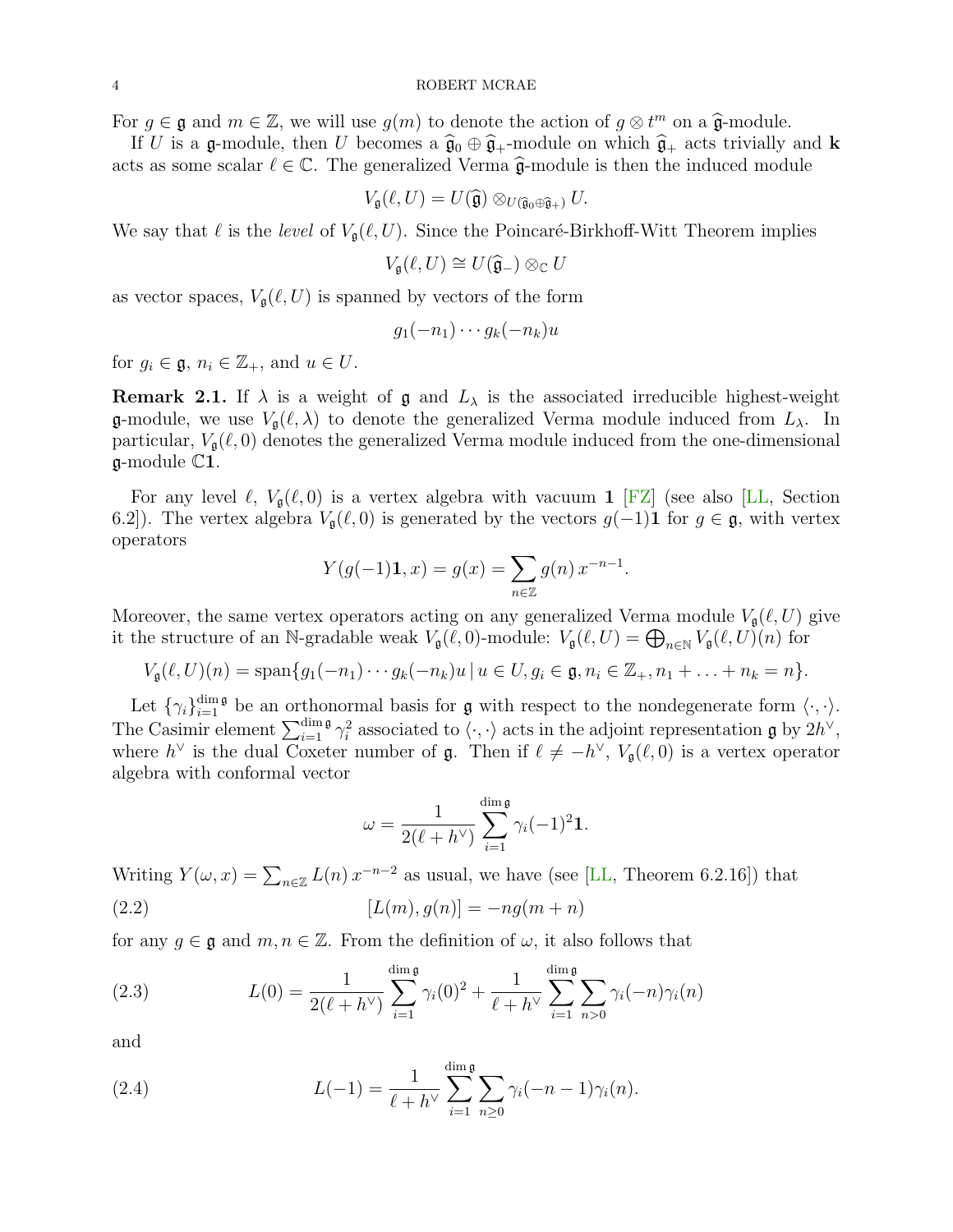**Remark 2.2.** By  $(2.2)$  and  $(2.3)$ , any vector of the form

<span id="page-4-3"></span>
$$
g_1(-n_1)\cdots g_k(-n_k)\mathbf{1}\in V_{\mathfrak{g}}(\ell,0)
$$

for  $g_i \in \mathfrak{g}$  and  $n_i \in \mathbb{Z}_+$  has conformal weight  $n_1 + \ldots + n_k$ . More generally, for any weight  $\lambda$ , [\(2.3\)](#page-3-1) shows that  $L(0)$  acts on  $L_{\lambda} = V_{\mathfrak{g}}(\ell, \lambda)(0)$  by the scalar

(2.5) 
$$
h_{\lambda,\ell} = \frac{1}{2(\ell + h^{\vee})} \langle \lambda, \lambda + 2\rho \rangle
$$

where  $\rho$  is the sum of the fundamental weights of  $\mathfrak g$  (see [\[Hu,](#page-17-12) Section 22]). Then by [\(2.2\)](#page-3-0),  $V_{\mathfrak{g}}(\ell, \lambda)(n)$  is the conformal weight space of  $V_{\mathfrak{g}}(\ell, \lambda)$  with  $L(0)$ -eigenvalue  $h_{\lambda,\ell} + n$ .

**Remark 2.3.** The  $m = n = 0$  case of [\(2.2\)](#page-3-0) implies that the  $L(0)$ -generalized eigenspaces of a weak  $V_{\mathfrak{g}}(\ell, 0)$ -module are g-modules.

## 3. Construction of intertwining operators

<span id="page-4-0"></span>For a general vector space W, we use  $W\{x\}$  to denote the vector space of formal series of the form  $\sum_{n\in\mathbb{C}} w_n x^n$ ,  $w_n \in W$ . We recall from [\[FHL\]](#page-17-13) (see also [\[HL1,](#page-17-14) [HLZ\]](#page-17-15)) the definition of intertwining operator among a triple of modules for a vertex operator algebra:

**Definition 3.1.** Let  $W_1, W_2$  and  $W_3$  be weak modules for a vertex operator algebra V. An intertwining operator of type  $\binom{W_3}{W_1 W_2}$  is a linear map

$$
\mathcal{Y}: W_1 \otimes W_2 \to W_3\{x\}
$$
  

$$
w_1 \otimes w_2 \mapsto \mathcal{Y}(w_1, x)w_2 = \sum_{h \in \mathbb{C}} (w_1)_h w_2 x^{-h-1} \in W_3\{x\}
$$

satisfying the following conditions:

- (1) Lower truncation: for  $w_1 \in W_1$ ,  $w_2 \in W_2$ , and  $h \in \mathbb{C}$ ,  $(w_1)_{h+n}w_2 = 0$  for  $n \in \mathbb{N}$ sufficiently large.
- (2) The *Jacobi identity*: for  $v \in V$  and  $w_1 \in W_1$ ,

<span id="page-4-1"></span>(3.1) 
$$
x_0^{-1}\delta\left(\frac{x_1 - x_2}{x_0}\right)Y_{W_3}(v, x_1)\mathcal{Y}(w_1, x_2) - x_0^{-1}\delta\left(\frac{x_2 - x_1}{-x_0}\right)\mathcal{Y}(w_1, x_2)Y_{W_2}(v, x_1) = x_1^{-1}\delta\left(\frac{x_2 + x_0}{x_1}\right)\mathcal{Y}(Y_{W_1}(v, x_0)w_1, x_2).
$$

<span id="page-4-2"></span>(3) The  $L(-1)$ -derivative property: for  $w_1 \in W_1$ ,

(3.2) 
$$
\mathcal{Y}(L(-1)w_1, x) = \frac{d}{dx}\mathcal{Y}(w_1, x).
$$

**Remark 3.2.** We denote the vector space of intertwining operators of type  $\binom{W_3}{W_1 W_2}$  by  $\mathcal{V}_{W_1}^{W_3}$  $W_1$   $W_2$ and the corresponding *fusion rule* is  $\mathcal{N}_{W_1 W_2}^{W_3} = \dim \mathcal{V}_{W_1}^{W_3}$  $\frac{W_3}{W_1 W_2}$ .

Taking  $W_1, W_2$ , and  $W_3$  to be N-gradable weak  $V_{\mathfrak{g}}(\ell, 0)$ -modules for some level  $\ell$ , suppose  $\mathcal Y$  is an intertwining operator of type  $\binom{W_3}{W_1 W_2}$ . We will need some consequences of the Jacobi identity and  $L(-1)$ -derivative property in this setting. First, the coefficient of  $x_0^{-1}x_1^{-n-1}$  for  $n \in \mathbb{Z}$  in [\(3.1\)](#page-4-1), when  $v = g(-1)\mathbf{1}, g \in \mathfrak{g}$ , is the commutator formula

$$
[g(n), \mathcal{Y}(w_1, x_2)] = \text{Res}_{x_0} (x_2 + x_0)^n \mathcal{Y}(g(x_0)w_1, x_2) = \sum_{i \ge 0} {n \choose i} x_2^{n-i} \mathcal{Y}(g(i)w_1, x_2).
$$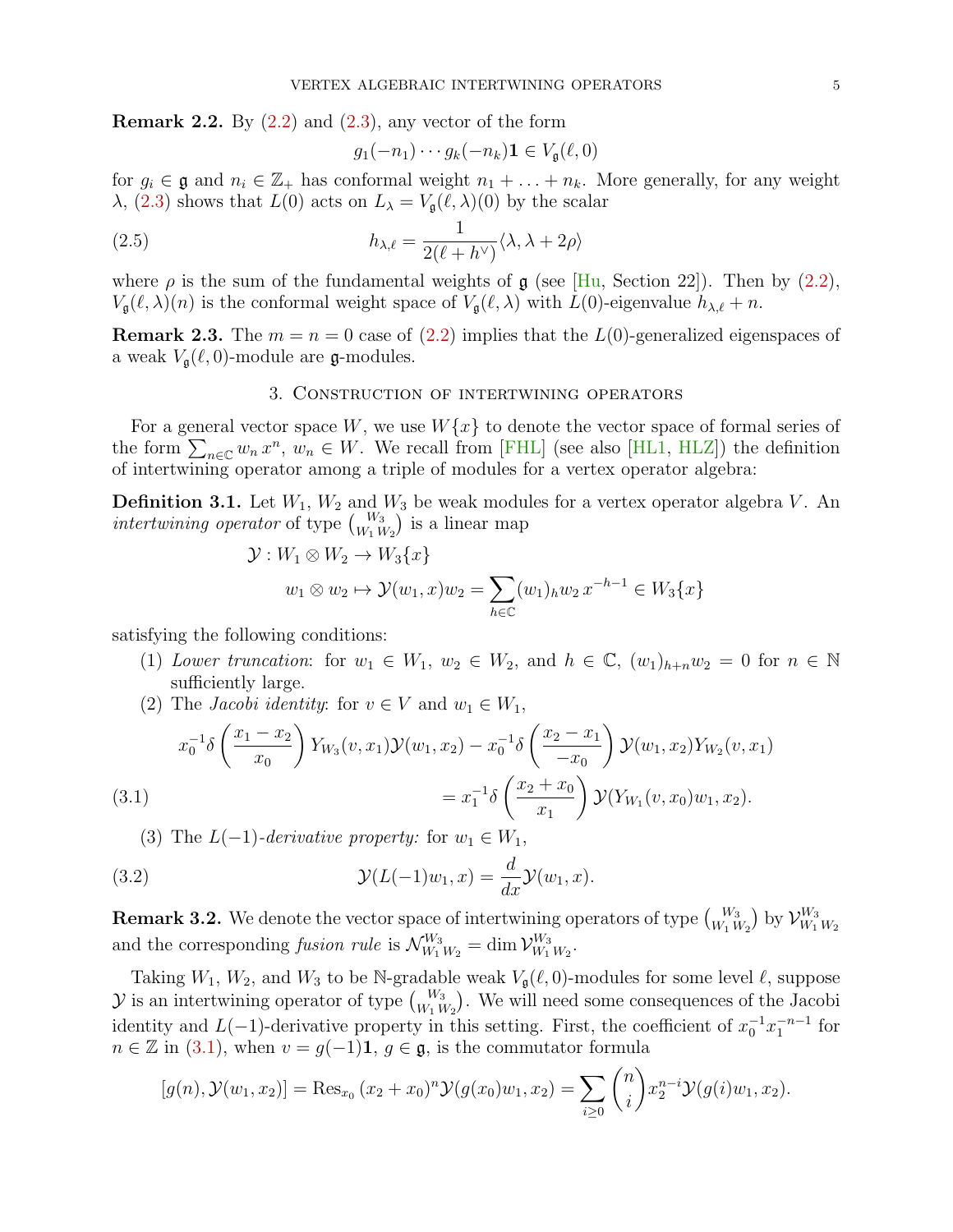If  $w_1 \in W_1$  satisfies  $g(i)w_1 = 0$  for all  $i > 0$ , we get

(3.3) 
$$
[g(n), \mathcal{Y}(w_1, x)] = x^n \mathcal{Y}(g(0)w_1, x).
$$

Next, the iterate formula is the coefficient of  $x_0^{-n-1}x_1^{-1}$  in [\(3.1\)](#page-4-1) for  $v = g(-1)1$  and  $n \in \mathbb{Z}$ :

$$
\mathcal{Y}(g(n)w_1,x_2) = \text{Res}_{x_1} ((x_1 - x_2)^n g(x_1) \mathcal{Y}(w_1,x_2) - (-x_2 + x_1)^n \mathcal{Y}(w_1,x_2) g(x_1)).
$$

The case  $n = -1$  yields

<span id="page-5-0"></span>(3.4)  
\n
$$
\mathcal{Y}(g(-1)w, x_2) = \sum_{i \ge 0} g(-i-1)x_2^i \mathcal{Y}(w, x_2) + \sum_{i \ge 0} x_2^{-i-1} \mathcal{Y}(w, x_2)g(i)
$$
\n
$$
= g(x_2)^+ \mathcal{Y}(w, x_2) + \mathcal{Y}(w, x_2)g(x_2)^-,
$$

where  $g(x)$ <sup> $\pm$ </sup> denote the non-singular and singular parts of  $g(x)$ , respectively.

Now for the  $L(-1)$ -derivative property: when  $w_1 \in W_1$  satisfies  $g(i)w_1 = 0$  for  $g \in \mathfrak{g}$  and  $i > 0$ , [\(2.4\)](#page-3-2), [\(3.2\)](#page-4-2), and [\(3.4\)](#page-5-0) imply

$$
(\ell + h^{\vee})\frac{d}{dx}\mathcal{Y}(w_1, x)w_2 = \sum_{i=1}^{\dim \mathfrak{g}} \mathcal{Y}(\gamma_i(-1)\gamma_i(0)w_1, x)w_2
$$
  
= 
$$
\sum_{i=1}^{\dim \mathfrak{g}} (\gamma_i(x)^+ \mathcal{Y}(\gamma_i(0)w_1, x)w_2 + \mathcal{Y}(\gamma_i(0)w_1, x)\gamma_i(x)^- w_2)
$$

for any  $w_2 \in W_2$ . If also  $g(i)w_2 = 0$  for  $g \in \mathfrak{g}$  and  $i > 0$ , we then have:

<span id="page-5-1"></span>**Proposition 3.3.** If  $w_1 \in W_1$ ,  $w_2 \in W_2$  satisfy  $g(i)w_1, g(i)w_2 = 0$  for  $g \in \mathfrak{g}$  and  $i > 0$ , then

$$
(\ell + h^{\vee})\frac{d}{dx}\mathcal{Y}(w_1, x)w_2 = \sum_{i=1}^{\dim \mathfrak{g}} \left( x^{-1}\mathcal{Y}(\gamma_i(0)w_1, x)\gamma_i(0)w_2 + \gamma_i(x)^+ \mathcal{Y}(\gamma_i(0)w_1, x)w_2 \right).
$$

**Remark 3.4.** We shall construct intertwining operators of type  $\begin{pmatrix} W_3 \ W_1 W_2 \end{pmatrix}$  from solutions to the differential equation of Proposition [3.3,](#page-5-1) which is basically a Knizhnik-Zamolodchikov equation  $KZ$  for three-point correlation functions in conformal field theory based on  $\hat{g}$ .

For  $i = 1, 2, 3$ , let  $U_i$  denote the degree-zero subspace of the N-gradable weak V-module  $W_i$ ; each  $U_i$  is a g-module. Then if  $\mathcal Y$  is an intertwining operator of type  ${W_3 \choose W_1 W_2}$ , Proposition [3.3](#page-5-1) shows that

<span id="page-5-3"></span>
$$
\mathcal{Y}|_{U_1 \otimes U_2} = \mathcal{Y}(\cdot \otimes \cdot, x) : U_1 \otimes U_2 \to W_3\{x\}
$$

satisfies

$$
(\ell+h^{\vee})\frac{d}{dx}\mathcal{Y}(u_1\otimes u_2,x)=x^{-1}\mathcal{Y}(C_{U_1,U_2}(u_1\otimes u_2),x)+\sum_{i=1}^{\dim\mathfrak{g}}\gamma_i(x)^+\mathcal{Y}(\gamma_i\cdot u_1\otimes u_2,x),
$$

where for  $u_1 \in U_1$ ,  $u_2 \in U_2$ ,

(3.5) 
$$
C_{U_1,U_2}(u_1 \otimes u_2) = \sum_{i=1}^{\dim \mathfrak{g}} \gamma_i \cdot u_1 \otimes \gamma_i \cdot u_2
$$

Using  $C_U$  to denote the action of the Casimir element of  $(\mathfrak{g},\langle\cdot,\cdot\rangle)$  on a g-module U, we have

<span id="page-5-2"></span>(3.6) 
$$
C_{U_1,U_2} = \frac{1}{2} \left( C_{U_1 \otimes U_2} - C_{U_1} \otimes 1_{U_2} - 1_{U_1} \otimes C_{U_2} \right),
$$

so  $C_{U_1,U_2}$  is a g-endomorphism of  $U_1 \otimes U_2$ .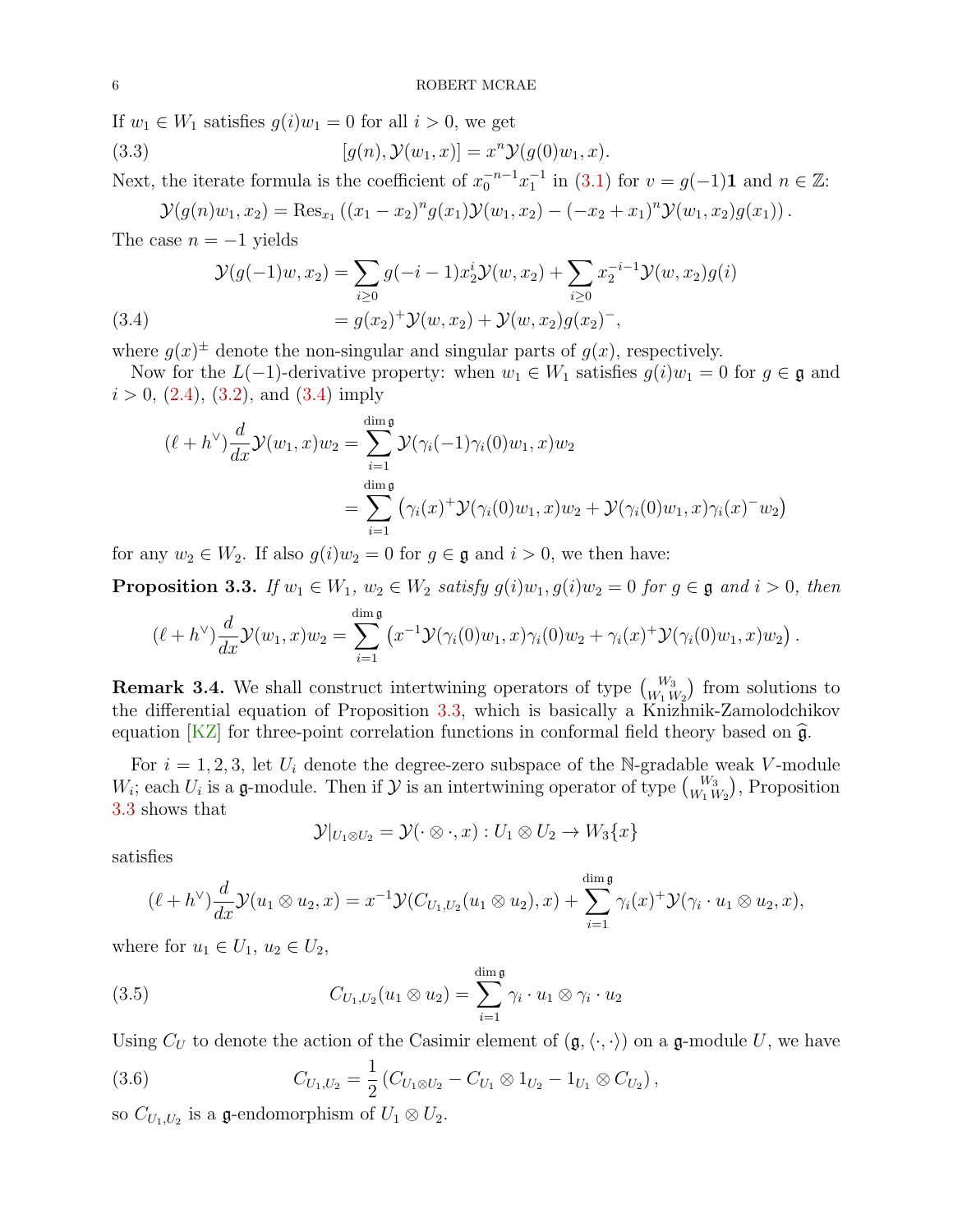We now present our construction theorems for intertwining operators among  $V_{\mathfrak{q}}(\ell, 0)$ modules. The first is from  $[MY]$ ; it does not require the g-modules  $U_i$  to be finite dimensional:

<span id="page-6-0"></span>**Theorem 3.5** ([\[MY\]](#page-17-0), Theorem 6.2). Suppose  $\mathcal{Y}(\cdot, x) \cdot : U_1 \otimes U_2 \to W_3\{x\}$  is a lower-truncated linear map satisfying

<span id="page-6-1"></span>(3.7) 
$$
[g(n), \mathcal{Y}(u, x)] = x^n \mathcal{Y}(g(0)u, x)
$$

for  $q \in \mathfrak{g}, n \geq 0$ , and

<span id="page-6-2"></span>(3.8) 
$$
[L(0), \mathcal{Y}(u,x)] = x \frac{d}{dx} \mathcal{Y}(u,x) + \mathcal{Y}(L(0)u,x).
$$

Then Y has a unique extension to an intertwining operator of type  $\binom{W_3}{V_{\mathfrak{g}}(\ell,U_1)V_{\mathfrak{g}}(\ell,U_2)}$ .

Conversely, by the commutator and  $L(-1)$ -derivative formulas, any intertwining operator of type  $\binom{W_3}{V_{\mathfrak{g}}(\ell,U_1)V_{\mathfrak{g}}(\ell,U_2)}$  restricted to  $U_1 \otimes U_2$  satisfies [\(3.7\)](#page-6-1) and [\(3.8\)](#page-6-2). To construct lower-truncated linear maps as in Theorem [3.5,](#page-6-0) an ansatz for the shape of the formal series  $\mathcal Y$ will help. Thus, we now assume that  $L(0)$  acts on each g-module  $U_i$  as a scalar  $h_i \in \mathbb{C}$ ; equivalently by [\(2.3\)](#page-3-1),  $C_{U_i}$  acts as  $2(\ell + h^{\vee})h_i$ . For example,  $U_i$  could be a not-necessarilyfinite-dimensional irreducible weight g-module with finite-dimensional weight spaces. Set  $h = h_3 - h_1 - h_2$ ; under our assumption, [\(3.8\)](#page-6-2) is equivalent to

<span id="page-6-3"></span>
$$
\mathcal{Y}(u_1, x)u_2 = \sum_{m \in \mathbb{Z}} \mathcal{Y}_m(u_1 \otimes u_2) x^{h+m}
$$

for  $u_1 \in U_1$ ,  $u_2 \in U_2$ , with  $\mathcal{Y}_m : U_1 \otimes U_2 \to W_3(m)$  for  $m \in \mathbb{Z}$ . Then [\(3.7\)](#page-6-1) is equivalent to

(3.9) 
$$
g(n)\mathcal{Y}_m(u_1 \otimes u_2) = \mathcal{Y}_{m-n}(g(0)u_1 \otimes u_2) + \mathcal{Y}_m(u_1 \otimes g(n)u_2)
$$

for  $g \in \mathfrak{g}, u_1 \in U_1, u_2 \in U_2, m \in \mathbb{Z}$ , and  $n \geq 0$ .

Each  $\mathcal{Y}_m$  is a g-module homomorphism by the  $n = 0$  case of  $(3.9)$ , so  $\mathcal{Y} \mapsto \mathcal{Y}_0$  defines a linear map  $\mathcal{V}_{V_\mathfrak{g}(\ell,U_1)V_\mathfrak{g}(\ell,U_2)}^{W_3} \to \text{Hom}_{\mathfrak{g}}(U_1 \otimes U_2, U_3)$ . Conversely, we will construct intertwining operators starting from such g-module homomorphisms using the following theorem:

<span id="page-6-4"></span>**Theorem 3.6.** Suppose that for all  $N \in \mathbb{Z}_+$ , the g-module endomorphism

$$
(\ell+h^{\vee})(h+N)-C_{U_1,U_2}
$$

of  $U_1 \otimes U_2$  is invertible. Then for any  $f \in \text{Hom}_{\mathfrak{g}}(U_1 \otimes U_2, U_3)$ , there are unique linear maps

$$
\mathcal{Y}_m: U_1 \otimes U_2 \to W_3(m)
$$

for  $m \in \mathbb{Z}$  such that  $\mathcal{Y}_0 = f$  and [\(3.9\)](#page-6-3) holds.

*Proof.* Since  $W_3$  is N-graded, we must have  $\mathcal{Y}_m = 0$  for  $m < 0$ . Now, if the desired linear maps exist for  $m \geq 0$ , then Theorem [3.5](#page-6-0) implies that

$$
\mathcal{Y}(\cdot, x) = \sum_{m \ge 0} \mathcal{Y}_m x^{h+m} : U_1 \otimes U_2 \to W_3\{x\}
$$

extends to an intertwining operator of type  $\binom{W_3}{V_{\mathfrak{g}}(\ell,U_1)V_{\mathfrak{g}}(\ell,U_2)}$ . So by Proposition [3.3,](#page-5-1)

$$
(\ell+h^{\vee})\frac{d}{dx}\mathcal{Y}(u_1,x)u_2=\sum_{i=1}^{\dim\mathfrak{g}}\left(x^{-1}\mathcal{Y}(\gamma_i\cdot u_1,x)(\gamma_i\cdot u_2)+\gamma_i(x)^+\mathcal{Y}(\gamma_i\cdot u_1,x)u_2\right)
$$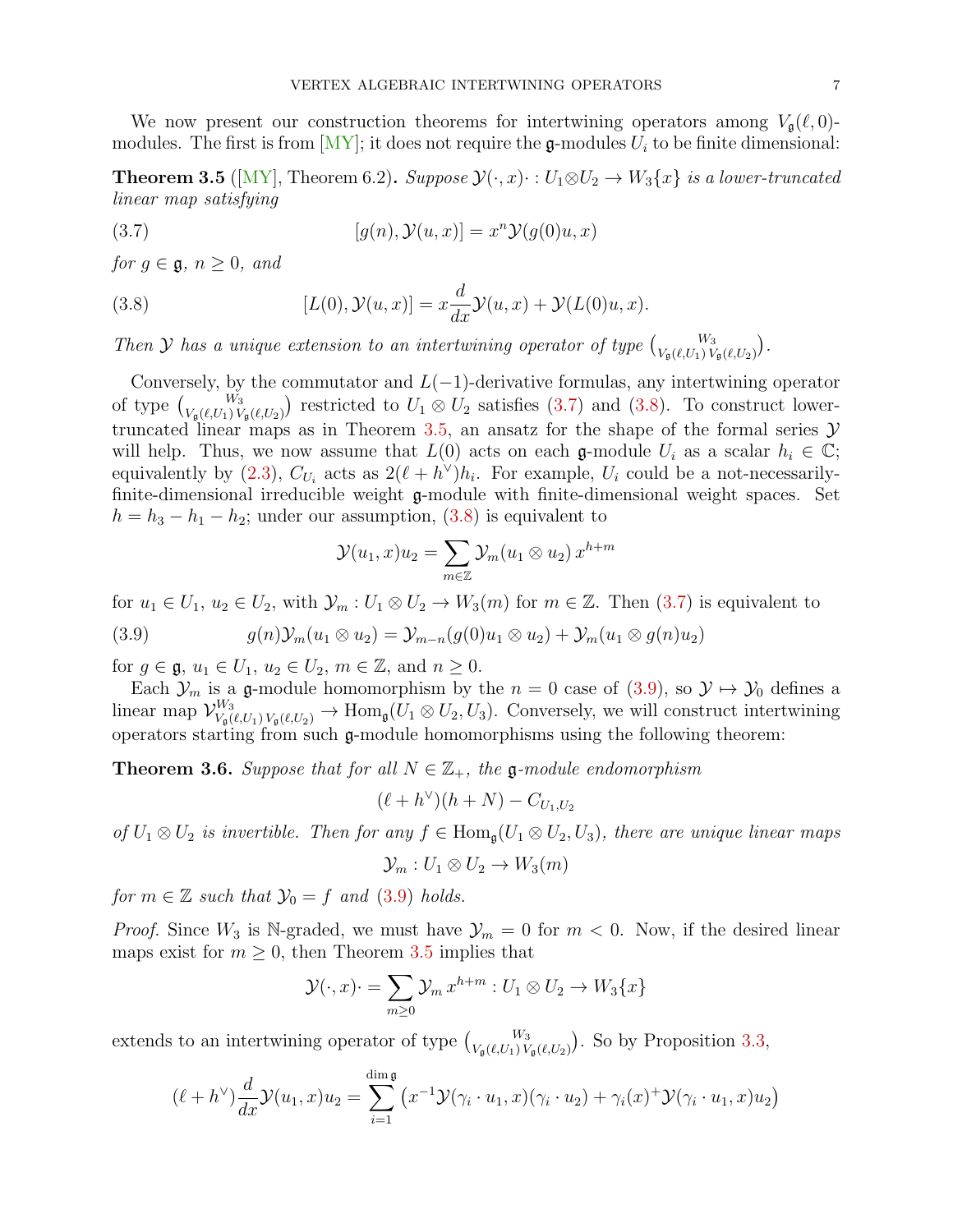for  $u_1 \in U_1$  and  $u_2 \in U_2$ . In component form, this is

<span id="page-7-0"></span>
$$
(3.10) \t\t\t\t\t\mathcal{Y}_m\big( [(\ell+h^{\vee})(h+m)-C_{U_1,U_2}](u_1\otimes u_2) \big) = \sum_{i=1}^{\dim \mathfrak{g}} \sum_{k=1}^m \gamma_i(-k) \mathcal{Y}_{m-k}(\gamma_i \cdot u_1\otimes u_2)
$$

for  $m \geq 0$ . To prove the theorem, it is enough to show that  $(3.10)$  has a unique solution for  $m > 0$  given  $\mathcal{Y}_0 = f$ , and that this solution satisfies [\(3.9\)](#page-6-3).

We first show that  $\mathcal{Y}_0 = f$  satisfies the  $m = 0$  case of [\(3.10\)](#page-7-0). Since  $C_{U_i} = 2(\ell + h^{\vee})h_i$  for  $i = 1, 2, 3$  (recall  $(2.3)$ ),  $(3.6)$  implies

<span id="page-7-5"></span>
$$
(\ell + h^{\vee})h - C_{U_1, U_2} = (\ell + h^{\vee})(h_3 - h_1 - h_2) - \frac{1}{2}(C_{U_1 \otimes U_2} - C_{U_1} \otimes 1_{U_2} - 1_{U_1} \otimes C_{U_2})
$$
  
(3.11)  

$$
= (\ell + h^{\vee})h_3 - \frac{1}{2}C_{U_1 \otimes U_2}.
$$

Then because Casimir operators commute with g-homomorphisms, we have

<span id="page-7-4"></span>
$$
(3.12) \t f\big( [(\ell + h^{\vee})h - C_{U_1, U_2}](u_1 \otimes u_2) \big) = (\ell + h^{\vee})h_3 f(u_1 \otimes u_2) - \frac{1}{2}C_{U_3} f(u_1 \otimes u_2) = 0
$$

for  $u_1 \in U_1$  and  $u_2 \in U_2$ , as required. Now we can use  $(3.10)$  to construct  $\mathcal{Y}_m$  recursively, since by assumption  $(\ell + h^{\vee})(h + m) - C_{U_1, U_2}$  is invertible for all  $m > 0$ :

<span id="page-7-1"></span>
$$
(3.13) \ \mathcal{Y}_m(u_1 \otimes u_2) = \sum_{i=1}^{\dim \mathfrak{g}} \sum_{k=1}^m \gamma_i(-k) \mathcal{Y}_{m-k} \left( (\gamma_i \otimes 1) \left[ (\ell + h^{\vee})(h+m) - C_{U_1, U_2} \right]^{-1} (u_1 \otimes u_2) \right)
$$

for  $u_1 \in U_1$ ,  $u_2 \in U_2$ . This shows [\(3.10\)](#page-7-0) has a unique solution for each  $m > 0$  given  $\mathcal{Y}_0 = f$ .

We need to show that  $\mathcal{Y}_m$  as given by [\(3.13\)](#page-7-1) satisfies [\(3.9\)](#page-6-3) for  $m \geq 0$ . As both sides of (3.9) are zero for  $n > m$ , we may assume  $0 \le n \le m$  and prove  $(3.9)$  by induction on m. The base case  $m = 0$  is clear because  $\mathcal{Y}_0 = f$  is a g-module homomorphism, so we assume [\(3.9\)](#page-6-3) holds for all m less than some fixed  $M > 0$  and prove [\(3.9\)](#page-6-3) for M. Since the **g**-homomorphism  $C_{U_1,U_2}^{(M)} = (\ell + h^{\vee})(h + M) - C_{U_1,U_2}$  is invertible, it is enough to prove that

<span id="page-7-2"></span>
$$
(3.14) \t\t g(0) \mathcal{Y}_M(C_{U_1,U_2}^{(M)}(u_1 \otimes u_2)) = \mathcal{Y}_M(C_{U_1,U_2}^{(M)}(g \otimes 1 + 1 \otimes g)(u_1 \otimes u_2)),
$$

<span id="page-7-3"></span>(3.15) 
$$
g(n)\mathcal{Y}_M(C_{U_1,U_2}^{(M)}(u_1 \otimes u_2)) = \mathcal{Y}_{M-n}((g \otimes 1)C_{U_1,U_2}^{(M)}(u_1 \otimes u_2))
$$

for  $g \in \mathfrak{g}$  and  $1 \leq n \leq M$ . For [\(3.14\)](#page-7-2), we use [\(3.10\)](#page-7-0), the induction hypothesis, the commutation relations [\(2.1\)](#page-2-1), and Lemma [3.7](#page-8-0) below to obtain

$$
g(0)\mathcal{Y}_{M}(C_{U_{1},U_{2}}^{(M)}(u_{1}\otimes u_{2})) = \sum_{i=1}^{\dim \mathfrak{g}}\sum_{k=1}^{M}g(0)\gamma_{i}(-k)\mathcal{Y}_{M-k}(\gamma_{i}\cdot u_{1}\otimes u_{2})
$$
  
\n
$$
= \sum_{i=1}^{\dim \mathfrak{g}}\sum_{k=1}^{M}(\gamma_{i}(-k)\mathcal{Y}_{M-k}((g\otimes 1+1\otimes g)(\gamma_{i}\otimes 1)(u_{1}\otimes u_{2}))+[g,\gamma_{i}](-k)\mathcal{Y}_{M-k}(\gamma_{i}\cdot u_{1}\otimes u_{2}))
$$
  
\n
$$
= \sum_{i=1}^{\dim \mathfrak{g}}\sum_{k=1}^{M}\gamma_{i}(-k)\mathcal{Y}_{M-k}((\gamma_{i}\otimes 1)(g\otimes 1+1\otimes g)(u_{1}\otimes u_{2}))
$$
  
\n
$$
+ \sum_{i=1}^{\dim \mathfrak{g}}\sum_{k=1}^{M}([g,\gamma_{i}](-k)\mathcal{Y}_{M-k}((\gamma_{i}\otimes 1)(u_{1}\otimes u_{2}))+\gamma_{i}(-k)\mathcal{Y}_{M-k}(([g,\gamma_{i}]\otimes 1)(u_{1}\otimes u_{2})))
$$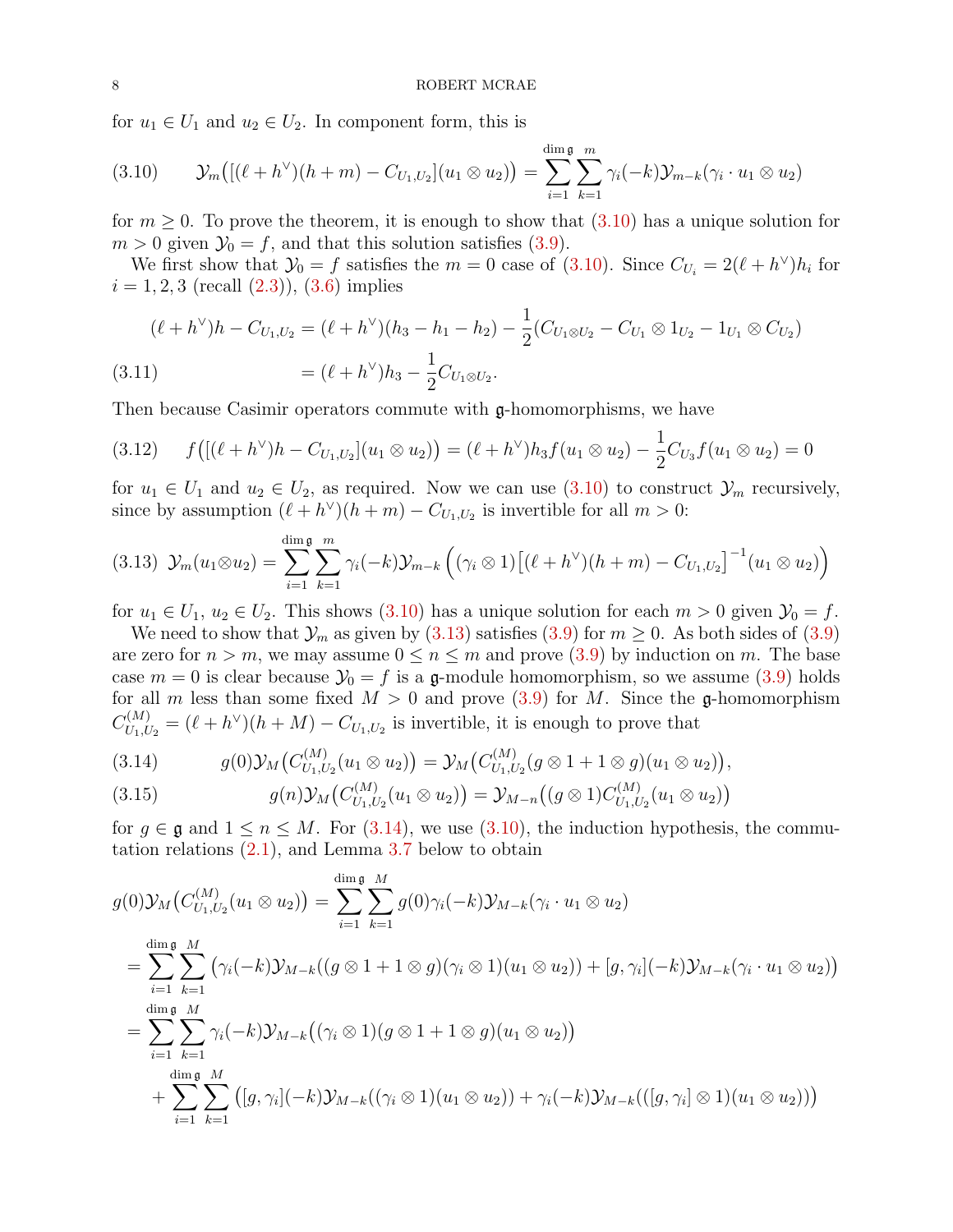$$
= \mathcal{Y}_M\big(C_{U_1,U_2}^{(M)}(g\otimes 1+1\otimes g)(u_1\otimes u_2)\big)
$$

for any  $u_1 \in U_1$  and  $u_2 \in U_2$ .

<span id="page-8-0"></span>Lemma 3.7. In  $\mathfrak{g}\otimes\mathfrak{g}$ ,  $\sum_{i=1}^{\dim\mathfrak{g}}[g,\gamma_i]\otimes\gamma_i=-\sum_{i=1}^{\dim\mathfrak{g}}\gamma_i\otimes[g,\gamma_i]$  for any  $g\in\mathfrak{g}$ .

*Proof.* For  $g \in \mathfrak{g}$ , we have  $[g, \gamma_i] = \sum_{j=1}^{\dim \mathfrak{g}} c_i^j$  $i_j^j \gamma_j$  for each  $1 \leq i \leq \dim \mathfrak{g}$ , where  $c_i^j \in \mathbb{C}$ . Then

$$
\sum_{i=1}^{\dim \mathfrak{g}} [g, \gamma_i] \otimes \gamma_i = \sum_{i,j=1}^{\dim \mathfrak{g}} c_i^j(\gamma_j \otimes \gamma_i),
$$

while

$$
\sum_{i=1}^{\dim \mathfrak{g}} \gamma_i \otimes [g, \gamma_i] = \sum_{i,j=1}^{\dim \mathfrak{g}} c_i^j(\gamma_i \otimes \gamma_j) = \sum_{i,j=1}^{\dim \mathfrak{g}} c_j^i(\gamma_j \otimes \gamma_i).
$$

But by the invariance of the form  $\langle \cdot, \cdot \rangle$  on  $\mathfrak{g}$ , we have

$$
c_i^j = \langle \gamma_j, [g, \gamma_i] \rangle = \langle [\gamma_j, g], \gamma_i \rangle = -c_j^i,
$$

proving the lemma.  $\Box$ 

For  $(3.15)$ , we use  $(3.10)$ , the affine Lie algebra commutation relations  $(2.1)$ , the induction hypothesis (formula [\(3.9\)](#page-6-3) for  $0 \leq m < M$ ), Lemma [3.7,](#page-8-0) and the induction hypothesis again:

$$
g(n)\mathcal{Y}_M(C_{U_1,U_2}^{(M)}(u_1 \otimes u_2)) = \sum_{i=1}^{\dim \mathfrak{g}} \sum_{k=1}^M g(n)\gamma_i(-k)\mathcal{Y}_{M-k}(\gamma_i \cdot u_1 \otimes u_2)
$$
  
\n
$$
= \sum_{i=1}^{\dim \mathfrak{g}} \sum_{k=1}^M \gamma_i(-k)g(n)\mathcal{Y}_{M-k}(\gamma_i \cdot u_1 \otimes u_2)
$$
  
\n
$$
+ \sum_{i=1}^{\dim \mathfrak{g}} \sum_{k=1}^M ([g, \gamma_i](n-k) + n\langle g, \gamma_i \rangle \delta_{n,k}\ell)\mathcal{Y}_{M-k}(\gamma_i \cdot u_1 \otimes u_2)
$$
  
\n
$$
= \sum_{i=1}^{\dim \mathfrak{g}} \sum_{k=1}^{M-n} \gamma_i(-k)\mathcal{Y}_{M-n-k}(g \cdot (\gamma_i \cdot u_1) \otimes u_2)
$$
  
\n
$$
+ \sum_{i=1}^{\dim \mathfrak{g}} \left( \sum_{k=n+1}^M [g, \gamma_i](n-k)\mathcal{Y}_{M-k}(\gamma_i \cdot u_1 \otimes u_2) + \sum_{k=1}^n [g, \gamma_i](n-k)\mathcal{Y}_{M-k}(\gamma_i \cdot u_1 \otimes u_2) \right)
$$
  
\n
$$
+ n\ell \sum_{i=1}^{\dim \mathfrak{g}} \langle g, \gamma_i \rangle \mathcal{Y}_{M-n}(\gamma_i \cdot u_1 \otimes u_2)
$$
  
\n
$$
= \sum_{i=1}^{\dim \mathfrak{g}} \sum_{k=1}^{M-n} \gamma_i(-k)\mathcal{Y}_{M-n-k}(\gamma_i \cdot (g \cdot u_1) \otimes u_2)
$$
  
\n
$$
+ \sum_{i=1}^{\dim \mathfrak{g}} \sum_{k=1}^{M-n} (\gamma_i(-k)\mathcal{Y}_{M-n-k}([g, \gamma_i] \cdot u_1 \otimes u_2) + [g, \gamma_i](-k)\mathcal{Y}_{M-n-k}(\gamma_i \cdot u_1 \otimes u_2))
$$
  
\n
$$
+ \sum_{i=1}^{\dim \mathfrak{g}} \sum_{k=1}^n [g, \gamma_i](n-k)\mathcal{Y}_{M-k}(\gamma_i \cdot u_
$$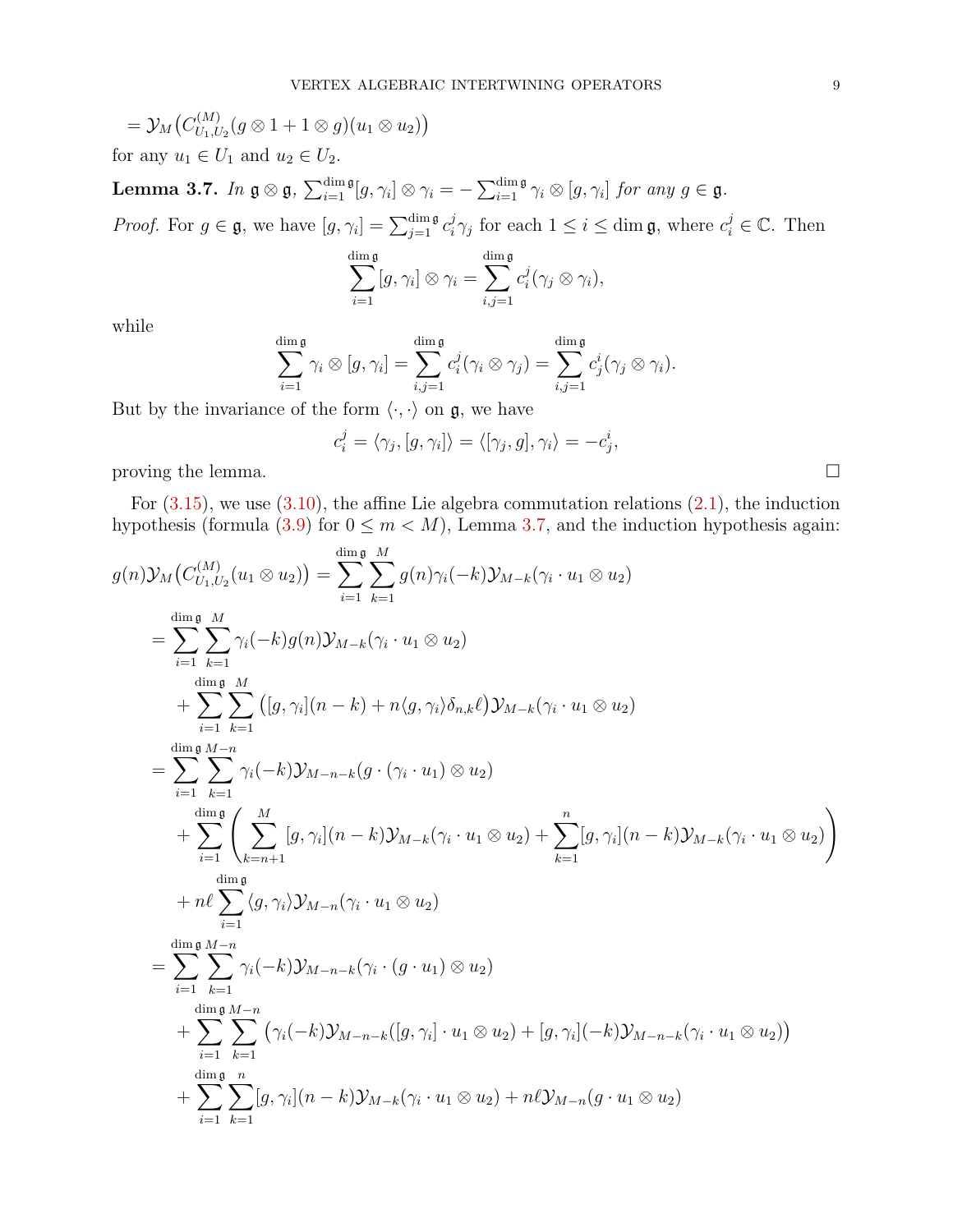$$
= \sum_{i=1}^{\dim \mathfrak{g}} \sum_{k=1}^{M-n} \gamma_i(-k) \mathcal{Y}_{M-n-k}(\gamma_i \cdot (g \cdot u_1) \otimes u_2) + \sum_{i=1}^{\dim \mathfrak{g}} \sum_{k=1}^{n-1} \mathcal{Y}_{M-n}([g, \gamma_i] \cdot (\gamma_i \cdot u_1) \otimes u_2)
$$
  
+ 
$$
\sum_{i=1}^{\dim \mathfrak{g}} \mathcal{Y}_{M-n}([g, \gamma_i] \cdot (\gamma_i \cdot u_1) \otimes u_2 + \gamma_i \cdot u_1 \otimes [g, \gamma_i] \cdot u_2) + n\ell \mathcal{Y}_{M-n}(g \cdot u_1 \otimes u_2)
$$
  
= 
$$
\sum_{i=1}^{\dim \mathfrak{g}} \sum_{k=1}^{M-n} \gamma_i(-k) \mathcal{Y}_{M-n-k}(\gamma_i \cdot (g \cdot u_1) \otimes u_2) + n \sum_{i=1}^{\dim \mathfrak{g}} \mathcal{Y}_{M-n}([g, \gamma_i] \cdot (\gamma_i \cdot u_1) \otimes u_2)
$$
  
+ 
$$
\sum_{i=1}^{\dim \mathfrak{g}} \mathcal{Y}_{M-n}(\gamma_i \cdot u_1 \otimes [g, \gamma_i] \cdot u_2) + n\ell \mathcal{Y}_{M-n}(g \cdot u_1 \otimes u_2).
$$
  
(3.16)

<span id="page-9-0"></span>First consider the case  $1 \le n \le M - 1$ . Using [\(3.10\)](#page-7-0) and [\(3.5\)](#page-5-3), the first term on the right of [\(3.16\)](#page-9-0) becomes

<span id="page-9-1"></span>
$$
\mathcal{Y}_{M-n}\big( [(\ell+h^{\vee})(h+M-n)-C_{U_1,U_2}](g \cdot u_1 \otimes u_2) \big) = \mathcal{Y}_{M-n}\big( (g \otimes 1)C_{U_1,U_2}^{(M)}(u_1 \otimes u_2) \big) + \sum_{i=1}^{\dim \mathfrak{g}} \mathcal{Y}_{M-n}([g,\gamma_i] \cdot u_1 \otimes \gamma_i \cdot u_2) - n(\ell+h^{\vee})\mathcal{Y}_{M-n}(g \cdot u_1 \otimes u_2).
$$

To analyze the second term on the right of  $(3.16)$ , we use another lemma:

<span id="page-9-2"></span>**Lemma 3.8.** In  $U(\mathfrak{g})$ ,  $\sum_{i=1}^{\dim \mathfrak{g}} [g, \gamma_i] \gamma_i = h^{\vee} g$  for any  $g \in \mathfrak{g}$ .

*Proof.* We know from Lemma [3.7](#page-8-0) that  $\sum_{i=1}^{\dim \mathfrak{g}} [g, \gamma_i] \gamma_i = -\sum_{i=1}^{\dim \mathfrak{g}} \gamma_i [g, \gamma_i]$ . Therefore

$$
\sum_{i=1}^{\dim \mathfrak{g}} [g, \gamma_i] \gamma_i = \frac{1}{2} \sum_{i=1}^{\dim \mathfrak{g}} ([g, \gamma_i] \gamma_i - \gamma_i [g, \gamma_i]) = \frac{1}{2} \sum_{i=1}^{\dim \mathfrak{g}} [[g, \gamma_i], \gamma_i] = h^{\vee} g,
$$

recalling that the Casimir operator on the adjoint representation  $\mathfrak g$  is the scalar  $2h^{\vee}$  $\Box$ 

Now we insert [\(3.17\)](#page-9-1) back into [\(3.16\)](#page-9-0) and cancel terms using Lemmas [3.7](#page-8-0) and [3.8.](#page-9-2) Only the first term to the right of the equality in [\(3.17\)](#page-9-1) survives, completing the proof of the case  $1 \leq n \leq M-1$ .

Finally for the case  $n = M$ , the first term on the right of  $(3.16)$  vanishes. We calculate the remaining terms using Lemmas  $3.7$  and  $3.8$ , and then  $(3.5)$  and  $(3.12)$ :

$$
M(\ell + h^{\vee})\mathcal{Y}_{0}(g \cdot u_{1} \otimes u_{2}) - \sum_{i=1}^{\dim \mathfrak{g}} \mathcal{Y}_{0}([g, \gamma_{i}] \cdot u_{1} \otimes \gamma_{i} \cdot u_{2})
$$
  
=  $\mathcal{Y}_{0}((g \otimes 1)[(\ell + h^{\vee})M - C_{U_{1},U_{2}}](u_{1} \otimes u_{2})) + \mathcal{Y}_{0}(C_{U_{1},U_{2}}(g \cdot u_{1} \otimes u_{2}))$   
=  $\mathcal{Y}_{0}((g \otimes 1)C_{U_{1},U_{2}}^{(M)}(u_{1} \otimes u_{2})) + \mathcal{Y}_{0}([C_{U_{1},U_{2}} - (\ell + h^{\vee})h](g \cdot u_{1} \otimes u_{2}))$   
=  $\mathcal{Y}_{0}((g \otimes 1)C_{U_{1},U_{2}}^{(M)}(u_{1} \otimes u_{2})).$ 

This completes the proof of the theorem.

Now our main theorem combines Theorems [3.5](#page-6-0) and [3.6:](#page-6-4)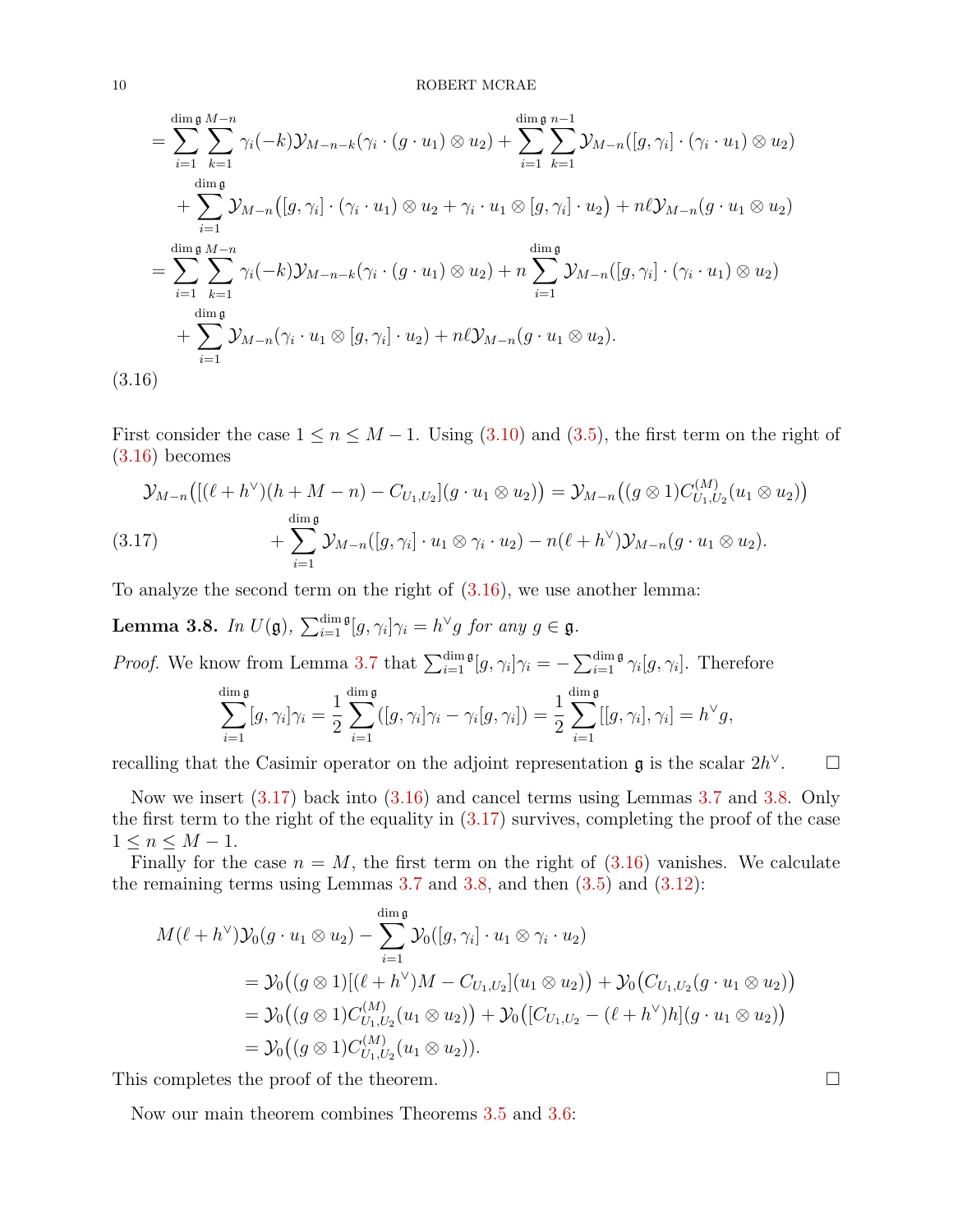<span id="page-10-0"></span>**Theorem 3.9.** Suppose  $U_1$ ,  $U_2$  are  $\mathfrak{g}\text{-modules}$  and  $W_3$  is an N-gradable weak  $V_{\mathfrak{g}}(\ell, 0)$ -module such that  $L(0)$  acts on  $U_1$ ,  $U_2$ , and  $W_3(0)$  by scalars  $h_1$ ,  $h_2$ , and  $h_3$ , respectively. If moreover  $(\ell + h^{\vee})(h_3 + N) - \frac{1}{2}C_{U_1 \otimes U_2}$  is invertible on  $U_1 \otimes U_2$  for all  $N \in \mathbb{Z}_+$ , then the linear map

$$
\mathcal{V}_{V_{\mathfrak{g}}(\ell,U_1)V_{\mathfrak{g}}(\ell,U_2)}^{W_3} \to \text{Hom}_{\mathfrak{g}}(U_1 \otimes U_2, W_3(0))
$$

$$
\mathcal{Y} \mapsto \mathcal{Y}_0|_{U_1 \otimes U_2}
$$

is an isomorphism.

*Proof.* By [\(3.11\)](#page-7-5),  $(\ell + h^{\vee})(h + N) - C_{U_1, U_2}$  is invertible if  $(\ell + h^{\vee})(h_3 + N) - \frac{1}{2}C_{U_1 \otimes U_2}$  is invertible. Then Theorems [3.5](#page-6-0) and [3.6](#page-6-4) imply that given  $f \in \text{Hom}_{\mathfrak{g}}(U_1 \otimes U_2, W_3(0))$ , there is a unique intertwining operator  $\mathcal Y$  of type  $\binom{W_3}{V_{\mathfrak{g}}(\ell,U_1)V_{\mathfrak{g}}(\ell,U_2)}$  such that  $\mathcal Y_0|_{U_1\otimes U_2} = f$ . That is,  $\mathcal{Y} \mapsto \mathcal{Y}_0|_{U_1 \otimes U_2}$  is both injective and surjective.

### 4. Analysis of the obstructions

<span id="page-10-1"></span>In this section, we discuss whether non-invertibility of  $(\ell + h^{\vee})(h_3 + N) - \frac{1}{2}C_{U_1 \otimes U_2}$  for some  $N \in \mathbb{Z}_+$ , as in Theorem [3.9,](#page-10-0) is truly an obstruction to constructing intertwining operators. For simplicity, we will assume that  $U_1, U_2$ , and  $U_3 = W_3(0)$  are finite-dimensional irreducible **g**-modules corresponding to dominant integral weights  $\lambda_1$ ,  $\lambda_2$ , and  $\lambda_3$ , respectively; this will guarantee that  $C_{U_1 \otimes U_2}$  is diagonalizable. We will focus on the cases that  $W_3$  is a generalized Verma module or its contragredient dual (see [\[FHL,](#page-17-13) Section 5.2]). In this setting, Theorem [3.9](#page-10-0) reads:

<span id="page-10-2"></span>**Theorem 4.1.** Suppose  $\lambda_1$ ,  $\lambda_2$ , and  $\lambda_3$  are dominant integral weights of **g** and  $W_3$  is an  $\mathbb{N}\text{-}\mathit{gradable weak } V_{\mathfrak{g}}(\ell,0)\text{-}\mathit{module such that } W_3(0) = L_{\lambda_3}.$  If moreover  $2(\ell + h^{\vee})(h_{\lambda_3,\ell} + N)$  is not an eigenvalue of  $C_{L_{\lambda_1} \otimes L_{\lambda_2}}$  for any  $N \in \mathbb{Z}_+$ , then there is a linear isomorphism

$$
\mathcal{V}_{V_{\mathfrak{g}}(\ell,\lambda_1) V_{\mathfrak{g}}(\ell,\lambda_2)}^{W_3} \to \text{Hom}_{\mathfrak{g}}(L_{\lambda_1} \otimes L_{\lambda_2}, L_{\lambda_3})
$$

$$
\mathcal{Y} \mapsto \mathcal{Y}_0|_{L_{\lambda_1} \otimes L_{\lambda_2}}
$$

The easiest case to analyze is that  $W_3$  is the contragredient  $V_g(\ell, \lambda_3^*)'$  of a generalized Verma module, where  $\lambda_3^*$  is the dominant integral weight of  $\mathfrak g$  such that  $L_{\lambda_3^*} \cong L_{\lambda_3}^*$ . Then there are no obstructions:  $\mathcal{V}_{V_{\mathcal{L}}(\ell,\lambda_1)}^{V_{\mathfrak{g}}(\ell,\lambda_3^*)'}$  $V_{\mathfrak{g}}(\ell,\lambda_3^*)'_{\mathfrak{g}}(\ell,\lambda_2) \cong \text{Hom}_{\mathfrak{g}}(L_{\lambda_1} \otimes L_{\lambda_2}, L_{\lambda_3})$  unconditionally. This follows from  $[L_i,$  Theorem 2.11], or can be proved using Theorem [3.5.](#page-6-0) To produce the maps  $\mathcal{Y}_m: L_{\lambda_1} \otimes L_{\lambda_2} \to V_{\mathfrak{g}}(\ell, \lambda_3^*)'(m)$  satisfying [\(3.9\)](#page-6-3) required by Theorem [3.5,](#page-6-0) one starts with  $\mathcal{Y}_0 = f$  for any  $f \in \text{Hom}_{\mathfrak{g}}(L_{\lambda_1} \otimes L_{\lambda_2}, L_{\lambda_3})$  and then recursively defines  $\mathcal{Y}_m$  by

$$
\langle \mathcal{Y}_m(u_1 \otimes u_2), g(-n)w_3 \rangle = -\langle \mathcal{Y}_{m-n}(g \cdot u_1 \otimes u_2), w_3 \rangle
$$

for  $u_1 \in L_{\lambda_1}$ ,  $u_2 \in L_{\lambda_2}$ ,  $g \in \mathfrak{g}$ ,  $1 \leq n \leq m$ , and  $w_3 \in V_{\mathfrak{g}}(\ell, \lambda_3^*)(m - n)$ .

Although we do not need Theorems [3.5](#page-6-0) and [3.6](#page-6-4) to determine  $\mathcal{V}_{V,(\ell,\lambda_1)}^{V_g(\ell,\lambda_3^*)'}$  $V_{\mathfrak{g}}(\ell,\lambda_1) V_{\mathfrak{g}}(\ell,\lambda_2)$ , they still provide information. If the conditions of Theorem [4.1](#page-10-2) hold, the construction given by Theo-rems [3.5](#page-6-0) and [3.6](#page-6-4) shows that the image of every intertwining operator of type  $\begin{pmatrix} V_g(\tilde{\ell},\lambda_3^*)' \\ V_g(\tilde{\ell},\lambda_3^*)' \end{pmatrix}$  $\frac{V_{\mathfrak{g}}(\ell,\lambda_3^*)'}{V_{\mathfrak{g}}(\ell,\lambda_1) V_{\mathfrak{g}}(\ell,\lambda_2)}$ is contained in the  $V_{\mathfrak{g}}(\ell, 0)$ -submodule of  $V_{\mathfrak{g}}(\ell, \lambda_3^*)'$  generated by the lowest weight space  $V_{\mathfrak{g}}(\ell, \lambda_3^*)'(0) = L_{\lambda_3^*}^* \cong L_{\lambda_3}$ . This submodule is the radical of the unique maximal proper submodule  $J_{\mathfrak{g}}(\ell, \lambda_3^*)$  of  $V_{\mathfrak{g}}(\ell, \lambda_3^*)$  and thus is isomorphic to the contragredient  $L_{\mathfrak{g}}(\ell, \lambda_3)$  of the irreducible quotient  $L_{\mathfrak{g}}(\ell, \lambda_3^*) = V_{\mathfrak{g}}(\ell, \lambda_3^*) / J_{\mathfrak{g}}(\ell, \lambda_3^*)$ . So we have: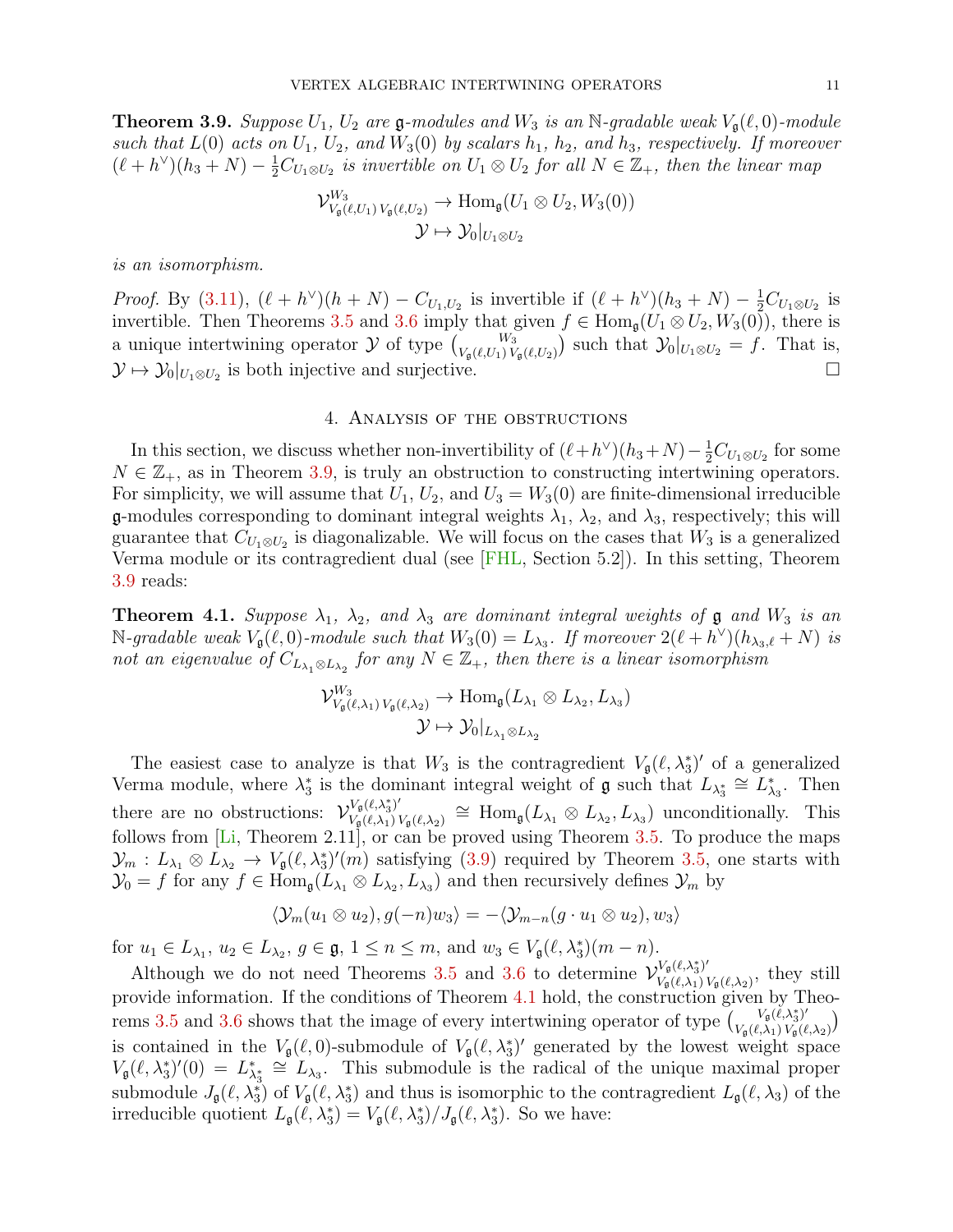**Theorem 4.2.** Suppose  $\lambda_1$ ,  $\lambda_2$ , and  $\lambda_3$  are dominant integral weights of  $\mathfrak{g}$ . If  $2(\ell+h^{\vee})(h_{\lambda_3,\ell}+$ N) is not an eigenvalue of  $C_{L_{\lambda_1} \otimes L_{\lambda_2}}$  for any  $N \in \mathbb{Z}_+$ , then every intertwining operator of  $type \left( \begin{matrix} V_{\mathfrak{g}}(\ell,\lambda_3^*)' \\ V_{\ell}(\ell,\lambda_3) V_{\ell}(\ell, \lambda_3) \end{matrix} \right)$  $V_{\mathfrak{g}}(\ell,\lambda_1)V_{\mathfrak{g}}(\ell,\lambda_2)$  factors through the inclusion  $L_{\mathfrak{g}}(\ell,\lambda_3) \hookrightarrow V_{\mathfrak{g}}(\ell,\lambda_3)$ .

The case that  $W_3 = V_g(\ell, \lambda_3)$  is more interesting. Example [5.3](#page-13-0) in the next section will show that the conditions of Theorem [4.1](#page-10-2) are not always necessary. However,  $\langle \overline{MY}$ , Section 8] showed some examples of genuine obstructions to the existence of intertwining operators in the case  $\mathfrak{g} = \mathfrak{sl}_2$ , arising from singular vectors in  $V_{\mathfrak{g}}(\ell, \lambda_3)$ . We now show why singular vectors can be a problem when  $C_{L_{\lambda_1} \otimes L_{\lambda_2}}$  has eigenvalue(s)  $2(\ell + h^{\vee})(h_{\lambda_3,\ell} + N)$ :

<span id="page-11-0"></span>**Theorem 4.3.** Suppose  $\lambda_1$ ,  $\lambda_2$ , and  $\lambda_3$  are dominant integral weights of **g** and N is the smallest positive integer such that  $2(\ell + h^{\vee})(h_{\lambda_3,\ell} + N)$  is an eigenvalue of  $C_{L_{\lambda_1} \otimes L_{\lambda_2}}$ . Given  $f \in \text{Hom}_{\mathfrak{g}}(L_{\lambda_1} \otimes L_{\lambda_2}, L_{\lambda_3}),$  let

<span id="page-11-1"></span>
$$
\mathcal{Y}_m: L_{\lambda_1} \otimes L_{\lambda_2} \to V_{\mathfrak{g}}(\ell, \lambda_3)(m)
$$

for  $1 \leq m \leq N-1$  denote the maps defined by the recursive formula [\(3.13\)](#page-7-1), starting from  $\mathcal{Y}_0 = f$ . Then if  $\sum_j u_j^{(1)} \otimes u_j^{(2)}$  $j^{(2)}$  an eigenvector of  $C_{L_{\lambda_1} \otimes L_{\lambda_2}}$  with eigenvalue  $2(\ell + h^{\vee})(h_{\lambda_{3,\ell}} + N),$ 

(4.1) 
$$
\sum_{i=1}^{\dim \mathfrak{g}} \sum_{j} \sum_{k=1}^{N} \gamma_i(-k) \mathcal{Y}_{N-k}(\gamma_i \cdot u_1^{(j)} \otimes u_2^{(j)})
$$

lies in the maximal proper submodule  $J_{\mathfrak{g}}(\ell, \lambda_3)$ . Moreover, if [\(4.1\)](#page-11-1) is non-zero for some eigenvector, then there is no intertwining operator of type  $\int_{V_{\alpha}} \frac{V_{\beta}(\ell,\lambda_3)}{\lambda_3 \lambda_4}$  $\frac{V_{\mathfrak{g}}(\ell,\lambda_3)}{V_{\mathfrak{g}}(\ell,\lambda_1)\,V_{\mathfrak{g}}(\ell,\lambda_2)}$  such that  $\mathcal{Y}_0|_{L_{\lambda_1}\otimes L_{\lambda_2}}=f$  .

*Proof.* Because N is the smallest positive integer such that  $(\ell + h^{\vee})(h + N) - C_{L_{\lambda_1}, L_{\lambda_2}}$  is not invertible, [\(3.13\)](#page-7-1) is well defined for  $1 \leq m \leq N-1$ . So if  $W_3$  is any N-gradable weak  $V_{\mathfrak{g}}(\ell, 0)$ -module with  $W_3(0) = L_{\lambda_3}$  and  $\mathcal Y$  is an intertwining operator of type  ${W_3 \choose V_{\mathfrak{g}}(\ell, \lambda_1)V_{\mathfrak{g}}(\ell, \lambda_2)}$ such that  $\mathcal{Y}_0|_{L_{\lambda_1} \otimes L_{\lambda_2}} = f$ , then [\(3.10\)](#page-7-0) implies that  $\mathcal{Y}_m|_{L_{\lambda_1} \otimes L_{\lambda_2}}$  for  $1 \leq m \leq N-1$  must be given by [\(3.13\)](#page-7-1) and that [\(4.1\)](#page-11-1) must vanish. The second assertion of the theorem then follows from taking  $W_3 = V_g(\ell, \lambda_3)$ .

For the first assertion, take  $W_3 = V_g(\ell, \lambda_3^*)'$ . Then [\(4.1\)](#page-11-1) is an expression in  $U(\hat{\mathfrak{g}}_-) \otimes L_{\lambda_3}$ <br>at vanishes in  $V(\ell, \lambda^*)'$  since in this case the intertwining eperator  $\lambda$  exists. Since we have that vanishes in  $V_{\mathfrak{g}}(\ell, \lambda_3^*)'$  since in this case the intertwining operator  $\mathcal Y$  exists. Since we have observed that the  $V_{\mathfrak{g}}(\ell,0)$ -submodule of  $V_{\mathfrak{g}}(\ell, \lambda_3^*)'$  generated by  $L_{\lambda_3}$  is isomorphic to

$$
L(\ell, \lambda_3) = (U(\widehat{\mathfrak{g}}_{-}) \otimes L_{\lambda_3})/J_{\mathfrak{g}}(\ell, \lambda_3),
$$

it follows that [\(4.1\)](#page-11-1) viewed as a vector in  $V_{\mathfrak{g}}(\ell, \lambda_3)$  lies in  $J_{\mathfrak{g}}(\ell, \lambda_3)$ .

Remark 4.4. Theorem [4.3](#page-11-0) provides a recipe for producing candidates for singular vectors in  $V_{\mathfrak{g}}(\ell, \lambda_3)$ . However, Example [5.3](#page-13-0) will show that [\(4.1\)](#page-11-1) can vanish even if  $f \neq 0$ .

<span id="page-11-2"></span>**Remark 4.5.** Since the eigenvalues of  $C_{L_{\lambda_1} \otimes L_{\lambda_2}}$  and  $C_{L_{\lambda_3}}$  are rational when the  $\lambda_i$  are dominant integral weights of **g**, obstructions to intertwining operators of type  $\int_{V(\ell)} \frac{V_g(\ell,\lambda_3)}{V_g(\ell,\lambda_3)}$  $V_{\mathfrak{g}}(\ell,\lambda_3)$ <br> $V_{\mathfrak{g}}(\ell,\lambda_1)$   $V_{\mathfrak{g}}(\ell,\lambda_2)$ never arise if  $\ell \notin \mathbb{Q}$ . This is no surprise because in this case generalized Verma modules induced from finite-dimensional irreducible g-modules are themselves irreducible and thus isomorphic to contragredients of generalized Verma modules. However, obstructions might occur for  $\ell \notin \mathbb{Q}$  if the  $\lambda_i$  are not dominant integral.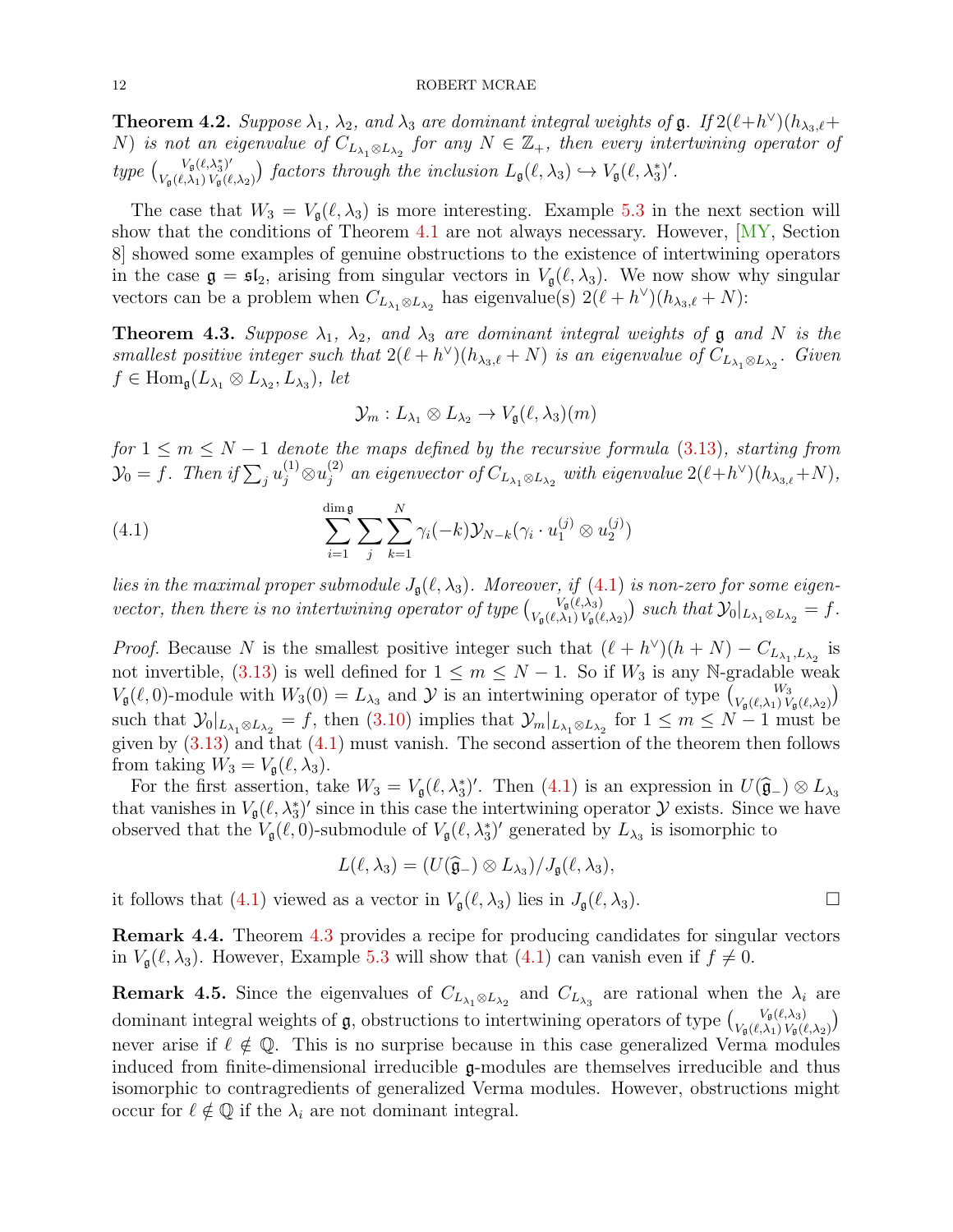5. THE CASE  $\mathfrak{g} = \mathfrak{sl}_2$  revisited

<span id="page-12-0"></span>We conclude by comparing Theorem [4.1](#page-10-2) in the case  $\mathfrak{g} = \mathfrak{sl}_2$  with the results of  $[MY]$ , and by demonstrating some new examples of intertwining operators among generalized Verma modules for  $\mathfrak{sl}_2$ . For  $p \in \mathbb{N}$ , we let  $L_p$  denote the  $(p + 1)$ -dimensional irreducible  $\mathfrak{sl}_2$ -module of highest weight  $p\frac{\alpha}{2}$  $\frac{\alpha}{2}$  and let  $V_{\mathfrak{sl}_2}(\ell, p)$  denote the corresponding generalized Verma module for  $\mathfrak{sl}_2$ . As mentioned in Remark [4.5,](#page-11-2) we always have

$$
\mathcal{N}_{V_{\mathfrak{sl}_2}(\ell,p) \, V_{\mathfrak{sl}_2}(\ell,q)}^{V_{\mathfrak{sl}_2}(\ell,r)} = \dim \mathrm{Hom}_{\mathfrak{sl}_2}(L_p \otimes L_q, L_r)
$$

when  $\ell \notin \mathbb{Q}$ . For rational levels, we express Theorem [4.1](#page-10-2) as follows:

<span id="page-12-2"></span>**Theorem 5.1.** For  $\ell \in \mathbb{Q} \setminus \{-2\}$  and  $p, q, r \in \mathbb{N}$ , the fusion rule  $\mathcal{N}_{V, (\ell, n)}^{V_{\text{sl}_2}(\ell, r)}$  $V_{\mathfrak{sl}_2}(\ell,p) V_{\mathfrak{sl}_2}(\ell,q) = 1$  under the following conditions:

- (1)  $r = p + q 2n$  with  $0 \leq n \leq \min(p, q)$ , and
- (2)  $m(m + r + 1) \notin (\ell + 2)\mathbb{Z}$  for  $n \min(p, q) \le m \le n$ .

Moreover, if  $\ell + 2 \in \mathbb{Q}_+$ , then we may replace condition (2) with the condition:

(2)  $m(m + r + 1) \notin (\ell + 2)\mathbb{Z}$  for  $1 \leq m \leq n$ 

*Proof.* The first condition guarantees that dim  $\text{Hom}_{\mathfrak{sl}_2}(L_p \otimes L_q, L_r) = 1$ , so we just need to check that the second condition(s) guarantee that  $2(\ell + h^{\vee})(h_{r,\ell} + N)$  is not an eigenvalue of  $C_{L_p\otimes L_q}$  for any  $N \in \mathbb{Z}_+$ . Recalling [\(2.5\)](#page-4-3) and using  $h^{\vee} = 2$  for  $\mathfrak{sl}_2$  and

$$
L_p \otimes L_q \cong \bigoplus_{k=0}^{\min(p,q)} L_{p+q-2k},
$$

the conditions of Theorem [4.1](#page-10-2) amount to

<span id="page-12-1"></span>
$$
\frac{(p+q-2k)(p+q-2k+2)}{2} \neq 2(\ell+2)\left(\frac{(p+q-2n)(p+q-2n+2)}{4(\ell+2)}+N\right)
$$

for  $0 \leq k \leq \min(p, q)$  and any  $N \in \mathbb{Z}_+$ . This simplifies to

(5.1) 
$$
(n-k)(p+q-n-k+1) = (n-k)(r+n-k+1) \notin (\ell+2)\mathbb{Z}_+.
$$

Setting  $m = n - k$ , we get

$$
m(m+r+1) \notin (\ell+2)\mathbb{Z}_+
$$

for  $n - \min(p, q) \leq m \leq n$ , as desired. If  $\ell + 2 \in \mathbb{Q}_+$ , then the right side of [\(5.1\)](#page-12-1) is strictly positive while the left side is non-positive unless  $0 \leq k \leq n-1$ , so we may restrict to  $1 \leq m \leq n$ .

<span id="page-12-3"></span>**Example 5.2.** For  $\ell + 2 \in \mathbb{Q}_+$ , we determine when obstructions to intertwining operators can possibly occur in the cases  $n = 0, 1, 2$  of Theorem [5.1:](#page-12-2)

- For  $p, q \in \mathbb{N}$ ,  $\mathcal{N}_{V_{\text{c}}(p,p+q)}^{V_{\text{sl}_2}(\ell,p+q)}$  $V_{\mathfrak{sl}_2}(\ell,p+q) \over V_{\mathfrak{sl}_2}(\ell,p) V_{\mathfrak{sl}_2}(\ell,q)} = 1$  unconditionally.
- For  $p, q \in \mathbb{N}$  such that  $\min(p, q) \geq 1$ ,  $\mathcal{N}_{V, q, q}^{V_{\text{sl}_2}(l, p+q-2)}$  $V_{s_1}V_{s_2}(\ell,p) V_{s_1}(\ell,q) = 1$  except possibly when  $p + q \in (\ell + 2)\mathbb{Z}_{+}.$
- For  $p, q \in \mathbb{N}$  such that  $\min(p, q) \geq 2$ ,  $\mathcal{N}_{V, q, q}^{V_{\text{sl}_2}(\ell, p+q-4)}$  $V_{s_{12}}(e,p+q-4)$  = 1 except possibly when  $2(p+q-1) \in (\ell+2)\mathbb{Z}_+$  or  $p+q-2 \in (\ell+2)\mathbb{Z}_+$ .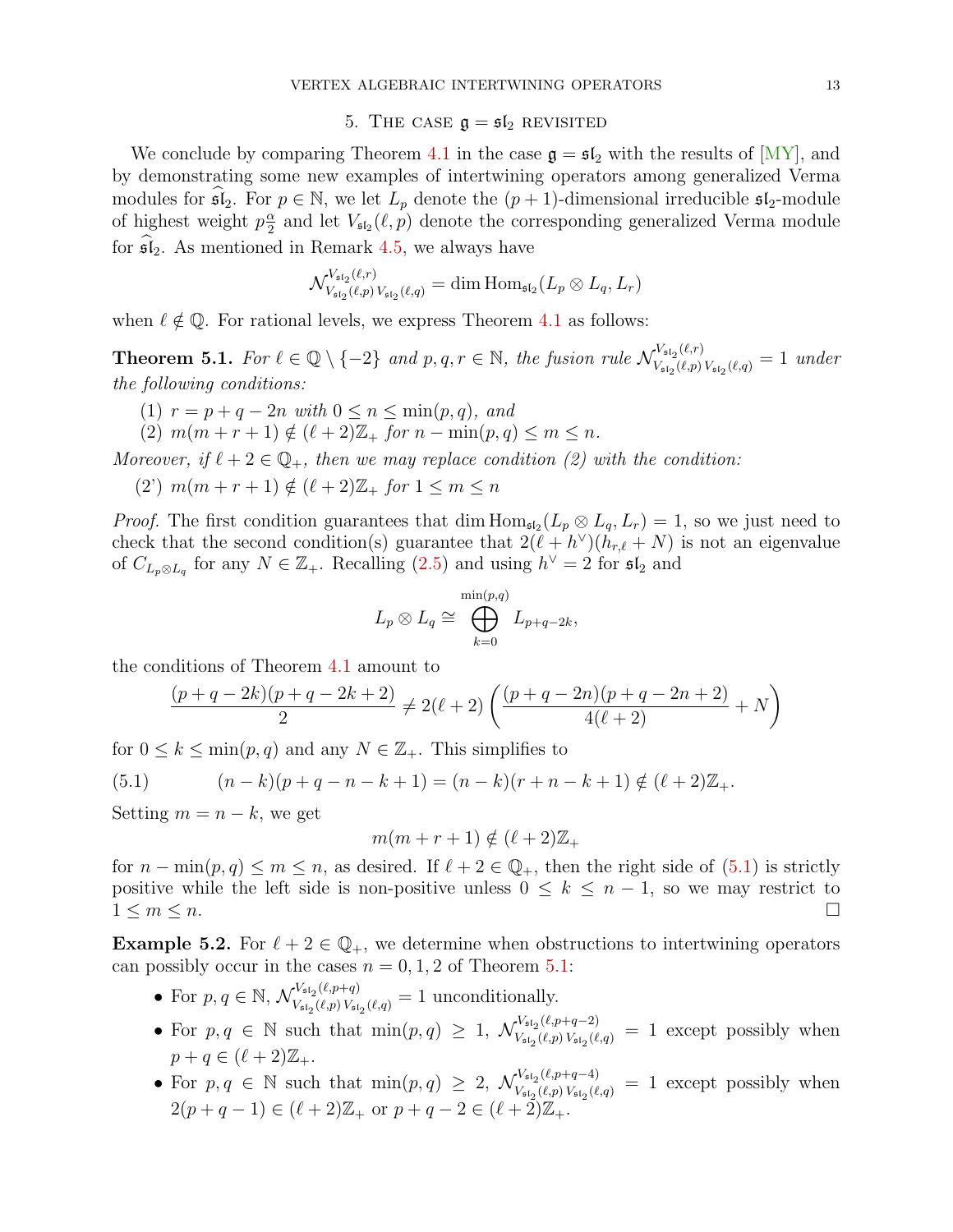Theorem [5.1](#page-12-2) is similar to but somewhat different from the intertwining operator theorems of [\[MY\]](#page-17-0). In [\[MY,](#page-17-0) Theorem 6.1], we assumed that the maximal proper submodule of  $V_{\mathfrak{sl}_2}(\ell,r)$ was irreducible and isomorphic to some  $L_{\mathfrak{sl}_2}(\ell, r')$ , and that the maximal proper submodule of  $V_{\mathfrak{sl}_2}(\ell, r')$  was irreducible and isomorphic to some  $L_{\mathfrak{sl}_2}(\ell, r'')$ . Under these assumptions, we proved that  $\mathcal{V}_{V_{\mathcal{N}_{\mathcal{K}}}(\ell,n)}^{V_{\mathfrak{sl}_2}(\ell,r)}$  $V_{\mathfrak{sl}_2}(\ell,r) \atop V_{\mathfrak{sl}_2}(\ell,p) \ V_{\mathfrak{sl}_2}(\ell,q)} \cong \mathrm{Hom}_{\mathfrak{sl}_2}(L_p \otimes L_q, L_r)$  provided

$$
\operatorname{Hom}_{\mathfrak{sl}_2}(L_p \otimes L_q, L_{r'}) = \operatorname{Hom}_{\mathfrak{sl}_2}(L_p \otimes L_q, L_{r''}) = 0,
$$

that is, provided  $2(\ell + 2)h_{r',\ell}$  and  $2(\ell + 2)h_{r'',\ell}$  are not eigenvalues of  $C_{L_p\otimes L_q}$ . Now, since  $h_{r',\ell}$ is the lowest conformal weight of a proper non-zero submodule of  $V_{\mathfrak{sl}_2}(\ell,r)$ , we must have  $h_{r',\ell} = h_{r,\ell} + N'$  for some  $N' \in \mathbb{Z}_+$ , and then similarly  $h_{r'',\ell} = h_{r,\ell} + N''$  for some  $N''$ . Thus [\[MY,](#page-17-0) Theorem 6.1] implies Theorem [5.1,](#page-12-2) but only for  $V_{\mathfrak{sl}_2}(\ell,r)$  that satisfy the irreducibility assumptions on maximal proper submodules.

In practice, we know from [\[MY,](#page-17-0) Theorem 3.8] that  $J_{\mathfrak{sl}_2}(\ell,r) \cong L_{\mathfrak{sl}_2}(\ell,r')$  and  $J_{\mathfrak{sl}_2}(\ell,r') \cong$  $L_{\mathfrak{sl}_2}(\ell, r'')$  when  $\ell \in \mathbb{N}$  and  $V_{\mathfrak{sl}_2}(\ell, r)$  appears in the Garland-Lepowsky resolutions [\[GL\]](#page-17-17) of integrable highest-weight  $\mathfrak{sl}_2$ -modules. Specifically, this means

<span id="page-13-1"></span>(5.2) 
$$
r = m(j, n) = (\ell + 2)j + \frac{\ell}{2}(1 - (-1)^j) + (-1)^j n
$$

with  $j \geq 0$  and  $0 \leq n \leq \ell$  (see [\[MY,](#page-17-0) Proposition 8.2]), and then  $r' = m(j + 1, n)$ ,  $r'' =$  $m(j + 2, n)$ . For such r, the next example shows that  $\lfloor \text{MY} \rfloor$ , Theorem 6.1 can be stronger than Theorem [5.1,](#page-12-2) that is, the eigenvalue conditions of Theorem [4.1](#page-10-2) are not always necessary for generalized Verma modules.

<span id="page-13-0"></span>**Example 5.3.** For  $\ell \in 2\mathbb{Z}_+$ , take the  $\mathfrak{sl}_2$ -homomorphism  $L_{\ell/2} \otimes L_{\ell/2} \to L_0 \cong \mathbb{C}$  given by a non-zero invariant bilinear form  $\langle \cdot, \cdot \rangle_{\ell/2}$ . Then  $r = 0, r' = 2\ell + 2$ , and  $r'' = 2\ell + 4$ , so

$$
\operatorname{Hom}_{\mathfrak{sl}_2}(L_{\ell/2}\otimes L_{\ell/2},L_{r'})=\operatorname{Hom}_{\mathfrak{sl}_2}(L_{\ell/2}\otimes L_{\ell/2},L_{r''})=0
$$

and by [\[MY,](#page-17-0) Theorem 6.1] there is a unique intertwining operator  $\mathcal Y$  of type  $\begin{pmatrix} V_{\mathfrak{sl}_2}(\ell,0) \\ V_{\mathfrak{sl}_2}(\ell,0) \end{pmatrix}$  $V_{\mathfrak{sl}_2}(\ell,0) \ V_{\mathfrak{sl}_2}(\ell, \ell/2) V_{\mathfrak{sl}_2}(\ell, \ell/2)$ such that for  $u_1, u_2 \in L_{\ell/2}$ ,

$$
\mathcal{Y}_0(u_1\otimes u_2)=\langle u_1,u_2\rangle_{\ell/2}.
$$

But condition (2') of Theorem [5.1](#page-12-2) fails when  $\ell \in 4\mathbb{Z}_+$ : for  $m = n = \ell/2$ , we have

$$
m(m+r+1) = \frac{\ell}{2} \left( \frac{\ell}{2} + 0 + 1 \right) = (\ell+2) \frac{\ell}{4} \in (\ell+2) \mathbb{Z}_+.
$$

This means that  $2(\ell + 2)$   $(h_{0,\ell} + \frac{\ell}{4})$  $\frac{\ell}{4}$ ) is an eigenvalue of  $C_{L_{\ell/2}\otimes L_{\ell/2}}$  (note that  $h_{0,\ell} = 0$ ).

When  $\ell = 4$ , it is easy to check that the candidate [\(4.1\)](#page-11-1) for a singular vector in  $V_{\mathfrak{sl}_2}(\ell,0)$ vanishes. Here,  $L_{\ell/2} \cong \mathfrak{sl}_2$  with standard basis  $\{e, h, f\}$ , we scale  $\langle \cdot, \cdot \rangle_{\ell/2} = \langle \cdot, \cdot \rangle$  so that  $\langle h, h \rangle = 2$  and  $\langle e, f \rangle = \langle f, e \rangle = 1$ , and the appropriately-scaled Casimir operator is  $ef +$ 1  $\frac{1}{2}h^2 + fe$ . The most interesting eigenvector of  $C_{\mathfrak{sl}_2 \otimes \mathfrak{sl}_2}$  with eigenvalue  $2(\ell+2)(0+\frac{\ell}{4}) = 12$ to check is  $e \otimes h + h \otimes e$ : then [\(4.1\)](#page-11-1) becomes

$$
e(-1) (\langle [f, h], e \rangle + \langle h, [f, e] \rangle) + \frac{1}{2} h(-1) (\langle [h, h], e \rangle + \langle [h, e], h \rangle) + f(-1) (\langle [e, h], e \rangle + \langle [e, e], h \rangle) = e(-1)(2\langle f, e \rangle - \langle h, h \rangle) + h(-1)\langle e, h \rangle - 2f(-1)\langle e, e \rangle = 0.
$$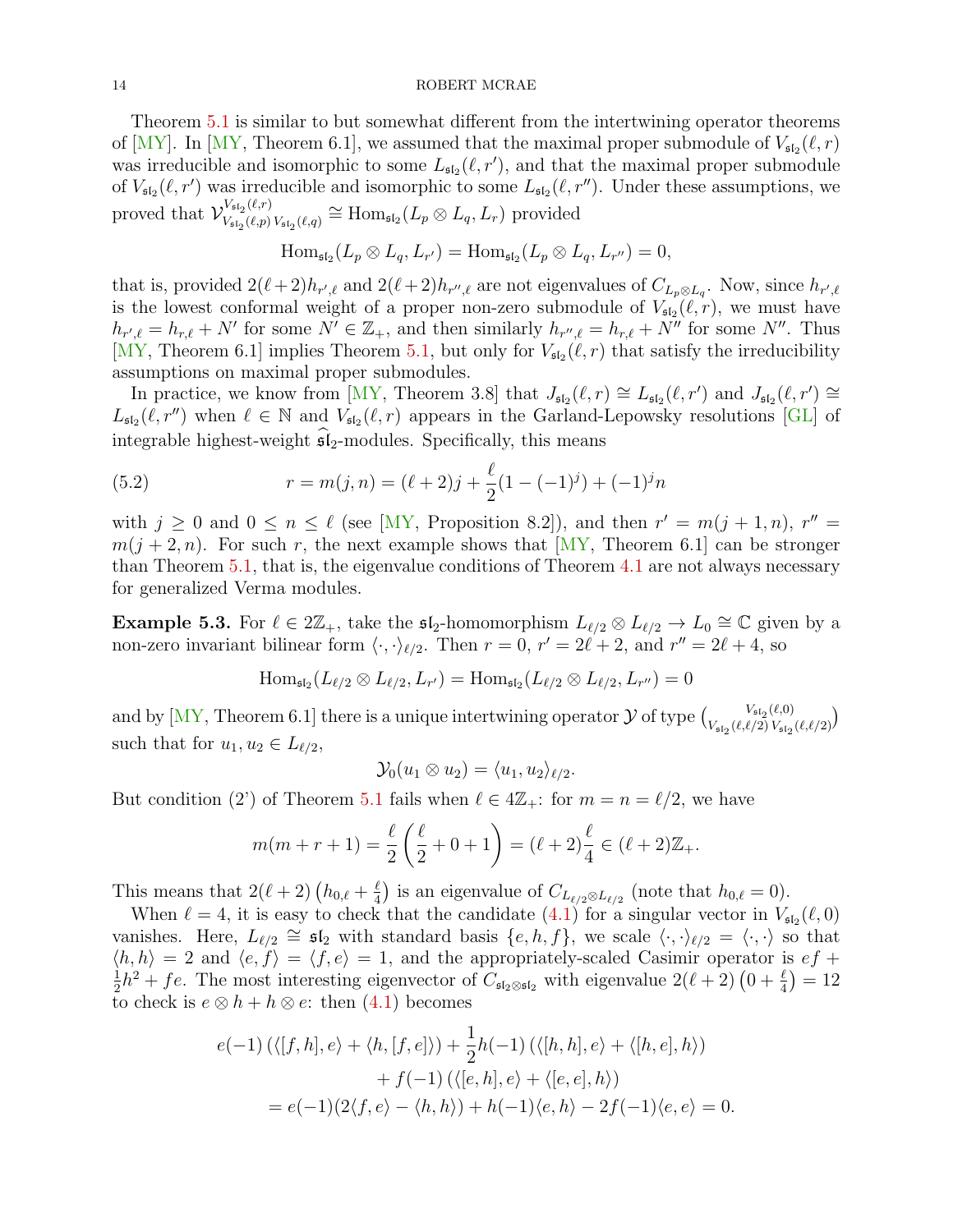Although this example shows that [\[MY\]](#page-17-0) can give better results than Theorem [5.1,](#page-12-2) Theorem [5.1](#page-12-2) is usually more versatile. Especially, Theorem 5.1 applies to any level  $\ell \in \mathbb{Q} \setminus \{-2\}$  and any weight  $r \in \mathbb{N}$ . For example, we can take r for which  $V_{\mathfrak{sl}_2}(\ell, r)$  does not appear in the Garland-Lepowsky resolutions: from [\(5.2\)](#page-13-1), these are the positive integers  $(\ell + 2)j - 1$  with  $j \geq 1$ . Then Example [5.2](#page-12-3) provides for instance many new examples of non-zero intertwining operators of type  $\binom{V_{\mathfrak{sl}_2}(\ell,(\ell+2)j-1)}{V_{\mathfrak{sl}_2}(\ell, \ell)}$  $V_{\mathfrak{sl}_2}(\ell, \ell+2)j-1)$  where  $p+q = (\ell+2)j-1$ . Moreover, when the conditions of Theorem [5.1](#page-12-2) fail, we can use Theorem [4.3](#page-11-0) to compute candidates for singular vectors in  $V_{\mathfrak{sl}_2}(\ell,(\ell+2)j-1)$ . For example  $\ell = 0$ ,  $p = 2$ ,  $q = 3$ ,  $r = 1$  yields a singular vector candidate of conformal weight  $\frac{35}{8}$  in  $V_{\mathfrak{sl}_2}(0,1)$ . It would be interesting to check if  $(4.1)$  is non-zero in this case, although the calculations would be involved.

Another advantage of Theorem [5.1,](#page-12-2) or rather Theorem [3.9,](#page-10-0) is that we can use it to construct intertwining operators among generalized Verma modules induced from irreducible infinite-dimensional  $\mathfrak g$ -modules  $U_1, U_2$ , and  $U_3$ , at least as long as  $C_{U_1 \otimes U_2}$  is diagonalizable. As discussed in the Introduction, understanding such intertwining operators for affine Lie algebras at admissible rational levels is of considerable interest. We conclude this paper by discussing some extensions of Theorem [5.1](#page-12-2) to infinite-dimensional  $\mathfrak{sl}_2$ -modules.

For  $\lambda \in \mathbb{C}$ , let  $L_{\lambda}$  denote the irreducible highest-weight  $\mathfrak{sl}_2$ -module with highest weight  $\lambda \frac{\alpha}{2}$  $\frac{\alpha}{2}$ . When  $\lambda \in \mathbb{C} \setminus \mathbb{N}$ ,  $L_{\lambda}$  is also a Verma module. If  $p \in \mathbb{N}$  and  $\lambda, p + \lambda \in \mathbb{C} \setminus \mathbb{N}$ , we have

$$
L_p \otimes L_{\lambda} = \bigoplus_{k=0}^p L_{p+\lambda-2k};
$$

this means  $C_{L_p\otimes L_\lambda}$  is diagonalizable with eigenvalues

$$
\frac{1}{2}(p+\lambda-2k)(p+\lambda-2k+2), \qquad 0 \le k \le p.
$$

Similarly, if  $\lambda_1, \lambda_2, \lambda_1 + \lambda_2 \in \mathbb{C} \setminus \mathbb{N}$ , then

$$
L_{\lambda_1}\otimes L_{\lambda_2}=\bigoplus_{k=0}^\infty L_{\lambda_1+\lambda_2-2k},
$$

so  $C_{L_{\lambda_1} \otimes L_{\lambda_2}}$  is diagonalizable with eigenvalues

$$
\frac{1}{2}(\lambda_1 + \lambda_2 - 2k)(\lambda_1 + \lambda_2 - 2k + 2), \qquad k \in \mathbb{N}.
$$

In both these cases, the calculation in the proof of Theorem [5.1](#page-12-2) leads to the same condition [\(5.1\)](#page-12-1). So we get the following theorem:

<span id="page-14-0"></span>**Theorem 5.4.** If  $p \in \mathbb{N}$  and  $\lambda, p + \lambda \in \mathbb{C} \setminus \mathbb{N}$ , then the fusion rule  $\mathcal{N}_{V, \ell, (p, p)}^{V_{\mathfrak{sl}_2}(\ell, \mu)}$  $V_{\mathfrak{sl}_2}(\ell,p) V_{\mathfrak{sl}_2}(\ell,\lambda)} = 1$  under the following conditions:

- (1)  $\mu = p + \lambda 2n$  with  $0 \leq n \leq p$ , and
- (2)  $m(m + \mu + 1) \notin (\ell + 2)\mathbb{Z}$  for  $m = n, n 1, \ldots, n p$ .

If  $\lambda_1, \lambda_2, \lambda_1 + \lambda_2 \in \mathbb{C} \setminus \mathbb{N}$ , then the fusion rule  $\mathcal{N}_{V_{\text{c}}(l,\lambda_1)}^{V_{\text{sl}_2}(l,\lambda_3)}$  $V_{\mathfrak{sl}_2}(\ell,\lambda_3) V_{\mathfrak{sl}_2}(\ell,\lambda_2) = 1$  under the following conditions:

- (1)  $\lambda_3 = \lambda_1 + \lambda_2 2n$  with  $n \in \mathbb{N}$ , and
- (2)  $m(m + \lambda_3 + 1) \notin (\ell + 2)\mathbb{Z}_+$  for  $m = n, n 1, n 2, \dots$ .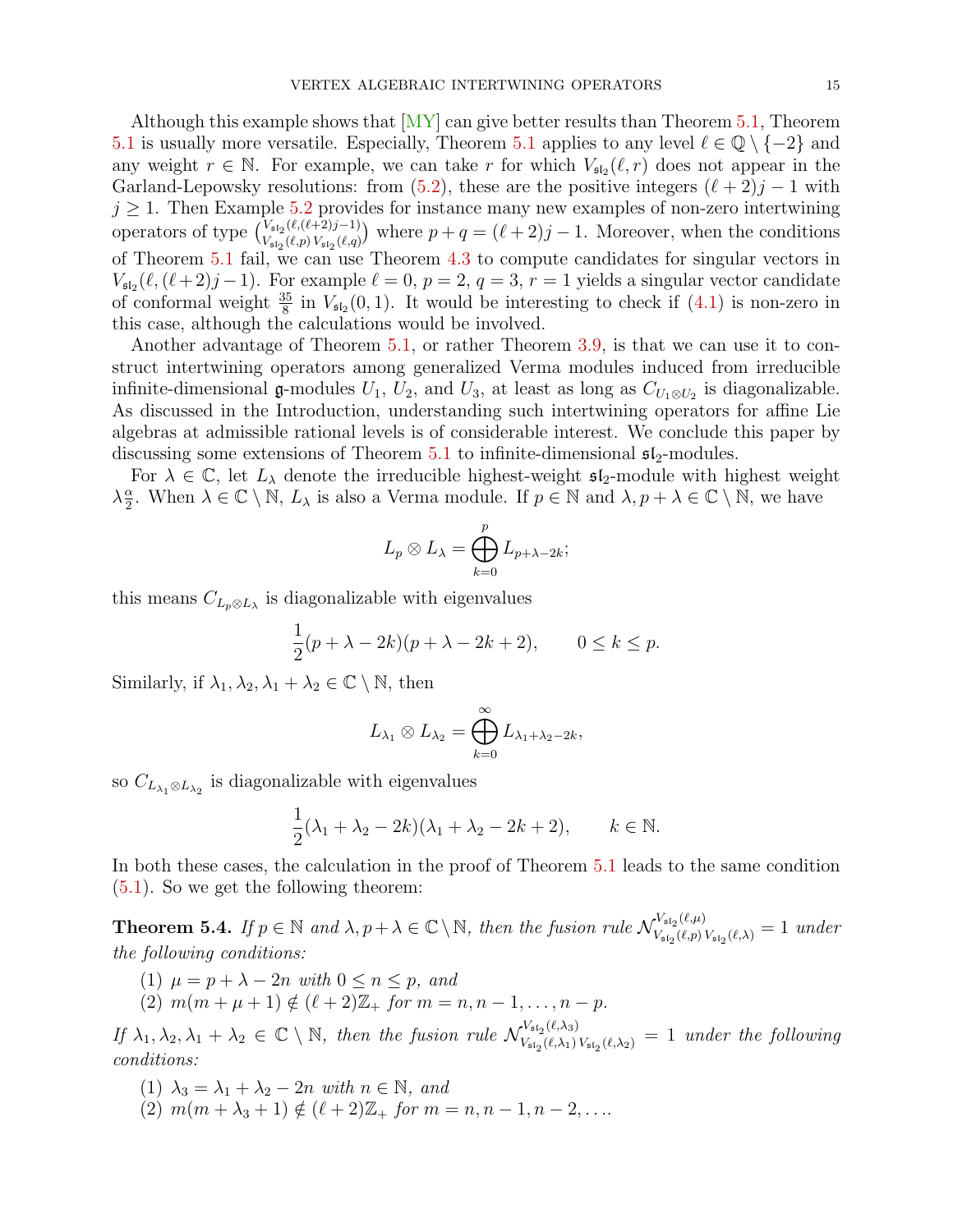Note that it will be easy for condition (2) in the second assertion of the theorem to fail if  $\lambda_3$  and  $\ell$  are both rational, since there is no upper bound for the expression  $m(m + \lambda_3 + 1)$ . However, the first assertion of the theorem is easy to apply in many cases. As an example, we will look at an admissible level for  $\mathfrak{sl}_2$ . Admissible levels for  $\mathfrak{sl}_2$  have the form  $\ell = -2 + \frac{u}{v}$ where  $u \geq 2$  and  $v \geq 1$  are relatively prime integers. For  $\ell$  an admissible level, irreducible highest-weight modules for the simple affine vertex operator algebra  $L_{\mathfrak{sl}_2}(\ell,0)$  were classified in [\[AM,](#page-17-18) [DLM\]](#page-17-19); they are the simple modules  $L_{\mathfrak{sl}_2}(\ell, \lambda_{r,s})$  where

$$
\lambda_{r,s} = r - 1 - (\ell + 2)s,
$$

for  $1 \le r \le u - 1$  and  $0 \le s \le v - 1$ . Fusion rules involving these irreducible highestweight modules  $L_{\mathfrak{sl}_2}(\ell, \lambda_{r,s})$  are known [\[BF,](#page-17-20) [DLM\]](#page-17-19). Here we look at intertwining operators involving generalized Verma modules at one of the simplest non-integral admissible levels,  $\ell = -2 + \frac{3}{2} = -\frac{1}{2}$  $\frac{1}{2}$ :

<span id="page-15-0"></span>**Example 5.5.** For  $\ell = -\frac{1}{2}$  $\frac{1}{2}$ , the admissible  $\mathfrak{sl}_2$ -weights  $\lambda_{r,s}$  are given by

$$
\lambda = 0, 1, -\frac{3}{2}, -\frac{1}{2}.
$$

Looking at homomorphisms involving irreducible  $\mathfrak{sl}_2$ -modules with these highest weights, we see that there might be non-zero intertwining operators of types  $\begin{pmatrix} V_{\text{st}_2}(-\frac{1}{2},-\frac{1}{2}) \\ V_{\text{st}_2}(-\frac{1}{2},\frac{1}{2}) \end{pmatrix}$  $\frac{V_{\mathfrak{sl}_2}(-\frac{1}{2},-\frac{1}{2})}{V_{\mathfrak{sl}_2}(-\frac{1}{2},1)V_{\mathfrak{sl}_2}(-\frac{1}{2},-\frac{3}{2})}$  and  $\left(\begin{array}{cc} V_{\mathfrak{sl}_2}(-\frac{1}{2},-\frac{3}{2}) \\ V_{\mathfrak{sl}_2}(-\frac{1}{2},\frac{3}{2}) \end{array}\right)$  $V_{\mathfrak{sl}_2}(-\frac{1}{2},-\frac{3}{2})$ . These are the  $\ell = -\frac{1}{2}$  $\frac{1}{2}, p = 1, \lambda = -\frac{3}{2}$  $\frac{3}{2}$ ,  $n = 0$  and  $\ell = -\frac{1}{2}$  $\frac{1}{2}, p = 1,$  $\lambda = -\frac{1}{2}$  $\frac{1}{2}$ ,  $n = 1$  cases of Theorem [5.4.](#page-14-0) For the first case, we check

$$
0\left(0 - \frac{1}{2} + 1\right) = 0 \notin \frac{3}{2}\mathbb{Z}_+, \qquad -1\left(-1 - \frac{1}{2} + 1\right) = \frac{1}{2} \notin \frac{3}{2}\mathbb{Z}_+,
$$

and for the second case, we check

$$
1\left(1 - \frac{3}{2} + 1\right) = \frac{1}{2} \notin \frac{3}{2}\mathbb{Z}_+, \qquad 0\left(0 - \frac{3}{2} + 1\right) = 0 \notin \frac{3}{2}\mathbb{Z}_+.
$$

So Theorem [5.4](#page-14-0) implies that indeed  $\mathcal{N}_{V, (-1/2, -1/2)}^{V_{\text{sl}_2}(-1/2, -1/2)}$  $\frac{V_{\mathfrak{sl}_2}(-1/2,-1/2)}{V_{\mathfrak{sl}_2}(-1/2,1)\,V_{\mathfrak{sl}_2}(-1/2,-3/2)} = \mathcal{N}_{V_{\mathfrak{sl}_2}(-1/2,1)\,V_{\mathfrak{sl}_2}}^{V_{\mathfrak{sl}_2}(-1/2,-3/2)}$  $V_{\mathfrak{sl}_2}(-1/2,1)V_{\mathfrak{sl}_2}(-1/2,-1/2)=1.$ 

We can now project onto irreducible quotient modules to get non-zero intertwining operators

$$
\mathcal{Y}: V_{\mathfrak{sl}_2}(-1/2,1)\otimes V_{\mathfrak{sl}_2}(-1/2,-3/2)\to L_{\mathfrak{sl}_2}(-1/2,-1/2)\{x\}
$$

and

$$
\mathcal{Y}: V_{\mathfrak{sl}_2}(-1/2,1) \otimes V_{\mathfrak{sl}_2}(-1/2,-1/2) \to L_{\mathfrak{sl}_2}(-1/2,-3/2)\{x\}.
$$

As suggested in the Introduction, we could recover the known intertwining operators among irreducible highest-weight  $\mathfrak{sl}_2$ -modules if we could show that the above intertwining operators remain well defined on the irreducible quotients of the generalized Verma modules. This would require information about the singular vectors generating the maximal proper submodules of the generalized Verma modules (and such information is what was used for the fusion rule calculations in [\[DLM\]](#page-17-19)).

So far, we have considered  $\mathfrak{sl}_2$ -modules that are induced from highest-weight irreducible  $\mathfrak{sl}_2$ -modules. But relaxed highest-weight modules are also important: these are (quotients of) generalized Verma modules induced from more general irreducible weight  $\mathfrak{sl}_2$ -modules. For  $\mathfrak{sl}_2$ , these additional weight modules include lowest-weight modules and the irreducible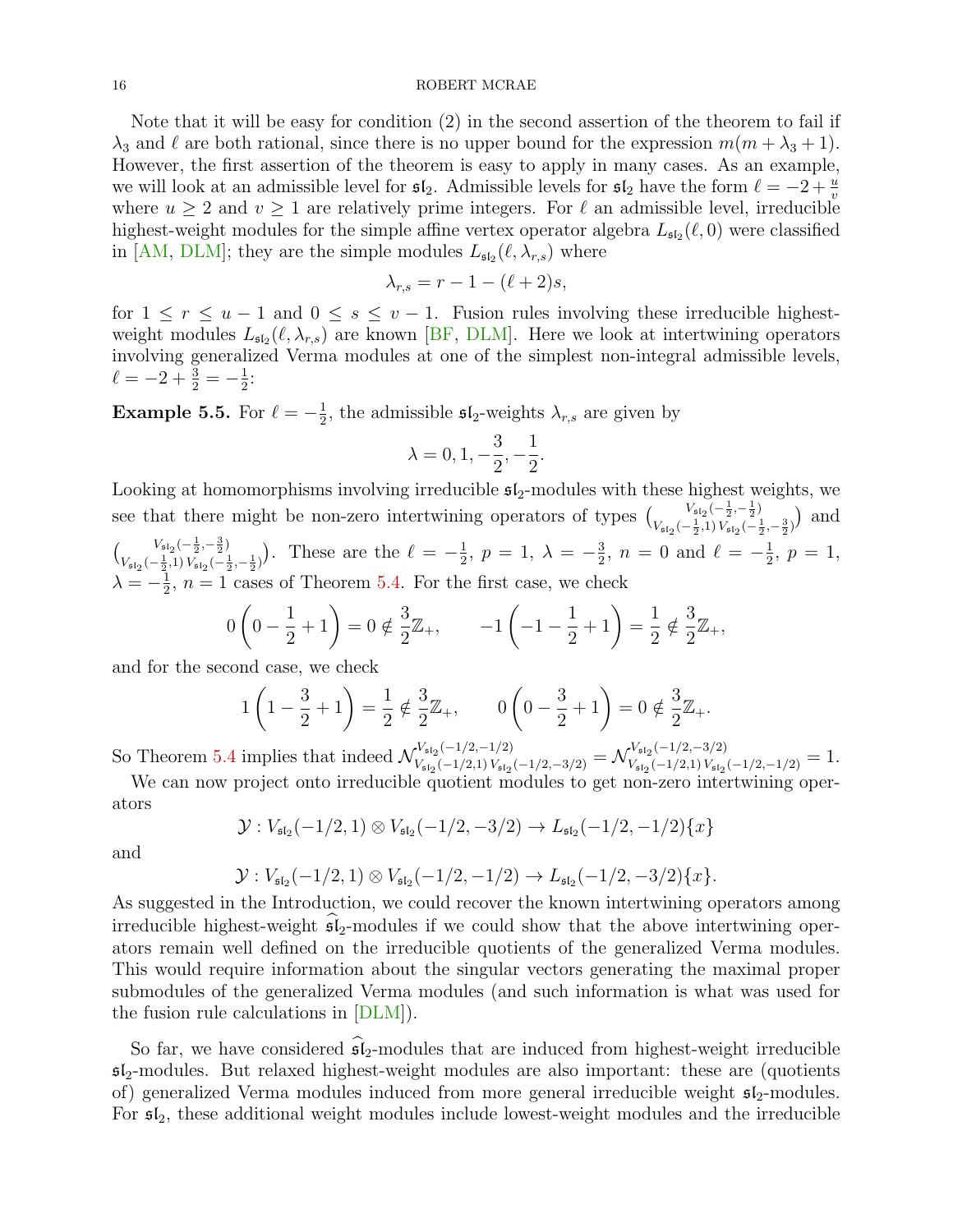modules  $E_{\overline{\lambda},\delta}$  for certain  $\overline{\lambda} = \lambda + 2\mathbb{Z} \in \mathbb{C}/2\mathbb{Z}$  and  $\delta \in \mathbb{C}$ . The  $\mathfrak{sl}_2$ -module  $E_{\overline{\lambda},\delta}$  has a onedimensional weight space of weight  $\lambda \frac{\alpha}{2}$  $\frac{\alpha}{2}$  for each  $\lambda \in \lambda$ , and  $\delta$  is the eigenvalue of the Casimir operator  $ef + \frac{1}{2}$  $\frac{1}{2}h^2 + fe$ . That is, for  $v_\lambda \in E_{\overline{\lambda},\delta}$  of weight  $\lambda \frac{\alpha}{2}$  $\frac{\alpha}{2}$ 

$$
ef \cdot v_{\lambda} = \frac{1}{2} \left( \delta - \frac{1}{2} \lambda (\lambda - 2) \right).
$$

In particular, we must have  $\delta \neq \frac{1}{2}$  $\frac{1}{2}\lambda(\lambda-2)$  for all  $\lambda \in \lambda$  to avoid highest- or lowest-weight vectors in  $E_{\overline{\lambda},\delta}$ . In our last example, we again consider the admissible level  $\ell = -\frac{1}{2}$  $\frac{1}{2}$ :

Example 5.6. We refer to [\[CR1,](#page-17-5) Section 2] for more details on fusion rules for irreducible relaxed highest-weight  $\hat{\mathfrak{sl}}_2$ -modules at  $\ell = -\frac{1}{2}$ <sup>1</sup>/<sub>2</sub>. The irreducible  $\widehat{\mathfrak{sl}}_2$ -module  $L_{\mathfrak{sl}_2}(-\frac{1}{2})$  $\frac{1}{2}, E_{\overline{\lambda}, \delta}$ ) is an  $L_{\mathfrak{sl}_2}(-\frac{1}{2})$  $(\frac{1}{2}, 0)$ -module for  $\delta = -\frac{3}{8}$  $\frac{3}{8}$  and  $\overline{\lambda} \neq \pm \frac{1}{2} + 2\mathbb{Z}$ . According to [\[CR1,](#page-17-5) Equation (2.11)], there is a one-dimensional space of intertwining operators of type  $\begin{pmatrix} L_{\mathfrak{sl}_2}(-\frac{1}{2}, E_{\overline{\lambda+1}}, -3/8) \\ L_{\mathfrak{sl}_2}(-\frac{1}{2}, E_{\overline{\lambda+1}}, -3/8) \end{pmatrix}$  $L_{\mathfrak{sl}_2}(-\frac{1}{2},1), L_{\mathfrak{sl}_2}(-\frac{1}{2},E_{\overline{\lambda},-3/8})$ <br> $L_{\mathfrak{sl}_2}(-\frac{1}{2},1), L_{\mathfrak{sl}_2}(-\frac{1}{2},E_{\overline{\lambda},-3/8})$ for all such  $\lambda$ . We shall show that the same result holds for the corresponding generalized Verma modules for  $V_{\mathfrak{sl}_2}(-\frac{1}{2})$  $(\frac{1}{2}, 0).$ 

Note first that  $L_1 \otimes E_{\overline{\lambda},\delta}$  is a weight  $\mathfrak{sl}_2$ -module with two-dimensional weight spaces; the  $\mathfrak{sl}_2$ -weights are of the form  $(\lambda+1)\frac{\alpha}{2}$  for  $\lambda \in \overline{\lambda}$ . A calculation shows that the Casimir operator on  $L_1 \otimes E_{\overline{\lambda}, \delta}$  has eigenvalue(s)

$$
\delta_{\pm} = \frac{1}{2}(2\delta + 1) \pm \sqrt{2\delta + 1}
$$

on each weight space, independently of  $\lambda \in \overline{\lambda}$ . Thus for  $\delta = -\frac{3}{8}$  $\frac{3}{8}$  the Casimir is diagonalizable with eigenvalues  $-\frac{3}{8}$  $\frac{3}{8}, \frac{5}{8}$  $\frac{5}{8}$ . As the  $-\frac{3}{8}$  $\frac{3}{8}$ -eigenspace is a direct summand of  $L_1 \otimes E_{\overline{\lambda},-3/8}$  which must be isomorphic to  $E_{\overline{\lambda+1},-3/8}$ , we see that

$$
\dim \mathrm{Hom}_{\mathfrak{sl}_2}(L_1 \otimes E_{\overline{\lambda}, -3/8}, E_{\overline{\lambda+1}, -3/8}) = 1.
$$

Thus to apply Theorem [3.9,](#page-10-0) we just need to show that  $\delta + 2(\ell + h^{\vee})N$  is not an eigenvalue of the Casimir operator for  $N \in \mathbb{Z}_+$ . In fact,

$$
\delta + 2(\ell + h^{\vee})N = -\frac{3}{8} + 2\left(-\frac{1}{2} + 2\right)N = -\frac{3}{8} + 3N \neq -\frac{3}{8}, \frac{5}{8}
$$

when  $N \in \mathbb{Z}_+$ , so we conclude that

$$
\mathcal{N}_{V_{\mathfrak{sl}_2}(-\frac{1}{2},1) \, V_{\mathfrak{sl}_2}(-\frac{1}{2},E_{\overline{\lambda+1},-3/8})}^{V_{\mathfrak{sl}_2}(-\frac{1}{2},E_{\overline{\lambda+3/8}})} = 1
$$

for all  $\overline{\lambda} \neq \pm \frac{1}{2} + 2\mathbb{Z}$ .

Just as in Example [5.5,](#page-15-0) we can also get a one-dimensional space of intertwining operators

$$
\mathcal{Y}: V_{\mathfrak{sl}_2}(-1/2, 1) \otimes V_{\mathfrak{sl}_2}(-1/2, E_{\overline{\lambda}, -3/8}) \to L_{\mathfrak{sl}_2}(-1/2, E_{\overline{\lambda+1}, -3/8})\{x\}.
$$

Showing that these descend to well-defined intertwining operators among three irreducible  $L_{\mathfrak{sl}_2}(-\frac{1}{2}$  $\frac{1}{2}$ , 0)-modules would again require information about singular vectors.

### Acknowledgements

I would like to thank Jinwei Yang for introducing me to the problem of constructing intertwining operators among generalized Verma modules. I would also like to thank Thomas Creutzig, Simon Wood, and the referees for comments, corrections, and suggestions.